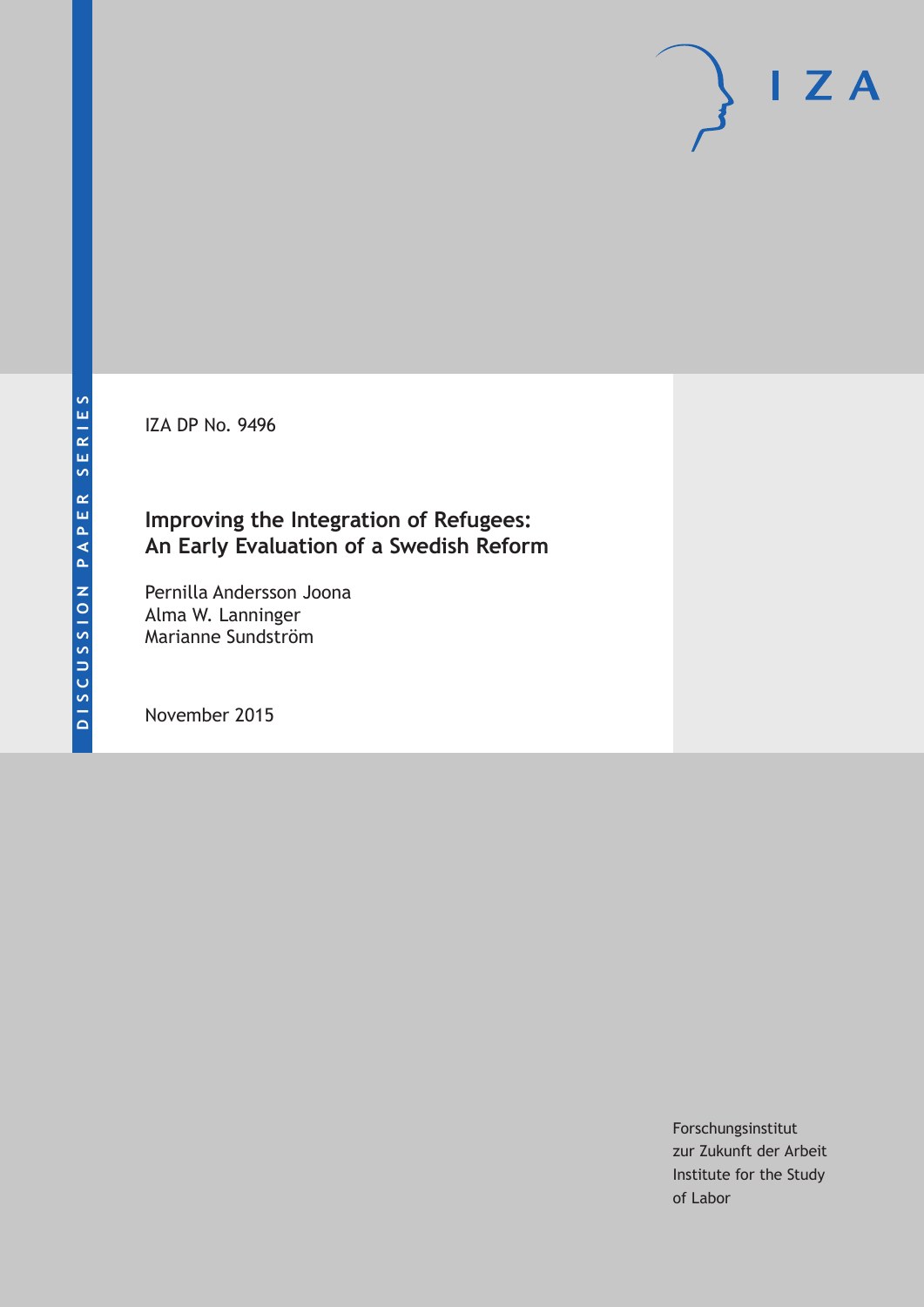# **Improving the Integration of Refugees: An Early Evaluation of a Swedish Reform**

## **Pernilla Andersson Joona**

*SOFI, Stockholm University and IZA* 

# **Alma W. Lanninger**

*SOFI, Stockholm University* 

### **Marianne Sundström**

*SOFI, Stockholm University*

Discussion Paper No. 9496 November 2015

IZA

P.O. Box 7240 53072 Bonn **Germany** 

Phone: +49-228-3894-0 Fax: +49-228-3894-180 E-mail: iza@iza.org

Any opinions expressed here are those of the author(s) and not those of IZA. Research published in this series may include views on policy, but the institute itself takes no institutional policy positions. The IZA research network is committed to the IZA Guiding Principles of Research Integrity.

The Institute for the Study of Labor (IZA) in Bonn is a local and virtual international research center and a place of communication between science, politics and business. IZA is an independent nonprofit organization supported by Deutsche Post Foundation. The center is associated with the University of Bonn and offers a stimulating research environment through its international network, workshops and conferences, data service, project support, research visits and doctoral program. IZA engages in (i) original and internationally competitive research in all fields of labor economics, (ii) development of policy concepts, and (iii) dissemination of research results and concepts to the interested public.

IZA Discussion Papers often represent preliminary work and are circulated to encourage discussion. Citation of such a paper should account for its provisional character. A revised version may be available directly from the author.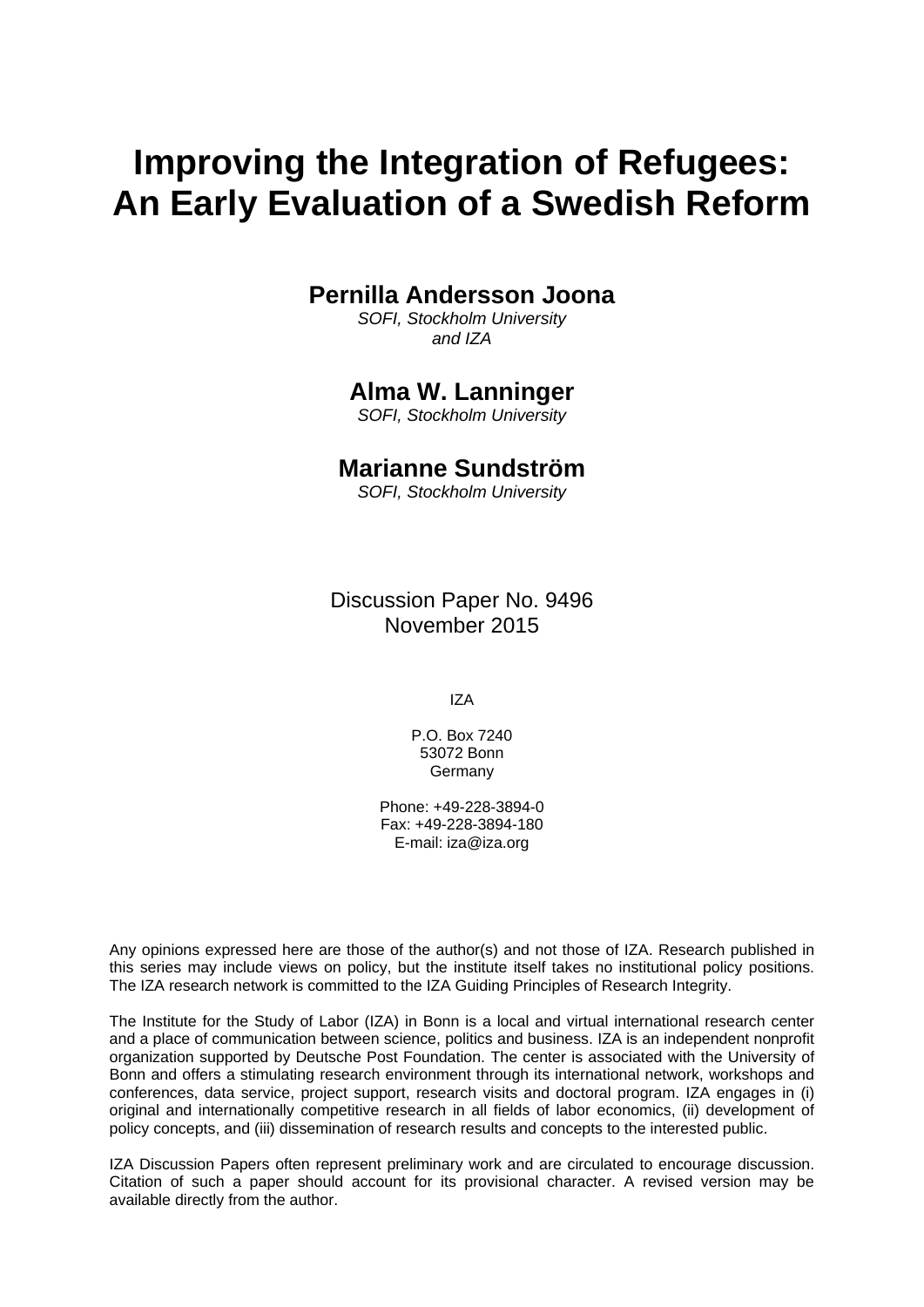IZA Discussion Paper No. 9496 November 2015

# **ABSTRACT**

# **Improving the Integration of Refugees: An Early Evaluation of a Swedish Reform\***

This paper is an early evaluation of the Swedish Establishment Reform which was enacted in 2010 with the goal of facilitating and speeding up the integration of refugees and their family into the labor market and the society. From December 1, 2010 the reform transferred the responsibility for the integration of newly-arrived refugees from the municipalities to the government funded Public Employment Service through which those eligible would get an establishment plan and a coach. The reform was motived by concern over the low employment level and slow integration of refugees. Our approach is to compare the outcomes of the treatment group, which took part in establishment activities and arrived between December 1, 2010 and December 31, 2011, to those of the comparison group, which arrived in the eleven months preceding the Reform and participated in municipal introduction programs, controlling for a rich set of observables, including country of birth and date of residence permit. Outcomes are measured in terms of employment and earnings in 2012 for the treatment group and in 2011 for the comparison group. Our data comes from registers held by Statistics Sweden and the Public Employment Service and covers all immigrants. Although there are good reasons to expect positive effects of the Reform we find no significant difference in employment or earnings between the treatment group and the comparison group.

JEL Classification: J15, J61, J68

Keywords: integration, refugees, labor market policy, treatment effect, employment, earnings, caseworkers

Corresponding author:

 $\overline{a}$ 

Marianne Sundström Swedish Institute for Social Research (SOFI) Stockholm University SE10691 Stockholm Sweden E-mail: masu@sofi.su.se

<sup>\*</sup> We are grateful to Tomas Korpi, Eskil Wadensjö and seminar participants at ESPE 2015 and SOFI for their thoughtful comments and to the Swedish Department of Labor for financial support.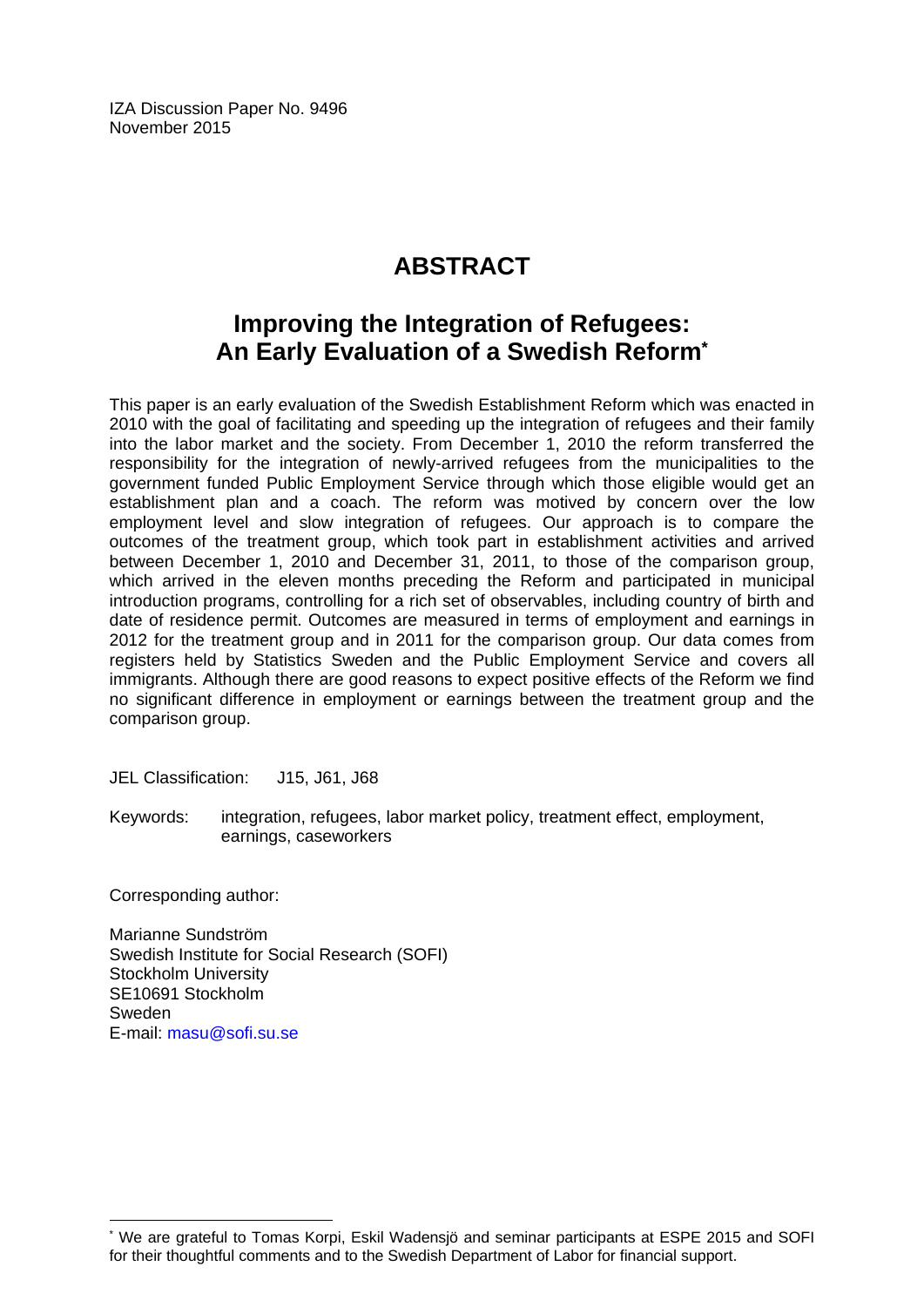#### **1. Introduction**

In recent decades, the number of refugees seeking asylum in Sweden has risen strongly. In fact, among the European countries only Germany has received more asylum seekers. Receiving and integrating are, however, two different things. For quite long it has been clear that Sweden is not doing well when it comes to the establishment of newly arrived immigrants into the labor market and the society. Thus, the difference in employment rates between foreign-born and native-born persons is larger than, for example in Germany, about 12 percentage-points, as compared to 9 percentage-points in 2007 - 2009 according to OECD (2010). Among the foreign-born, refugees have the lowest employment rates. Policymakers have seen it as particularly worrisome that it takes very long for refugees to become employed. For example, compared to natives of the same age and gender, refugees who arrived in Sweden in 1997 - 1999 still had about 25 percentage-points lower rates of employment twelve years after their arrival (Statistics Sweden 2014). Thus, designing and implementing appropriate policies to facilitate the integration of refugees is crucial.

With this aim, the previous Swedish government enacted the so-called Establishment Reform in 2010, which transferred the responsibility for the establishment of newly arrived refugees from the municipalities to the central government, that is, to the Public Employment Service (PES).<sup>1</sup> According to the new law (SFS 2010:197), from December 1, 2010 all recently arrived refugees and their next of kin should register with their local PES in order to get an Establishment Talk, an Establishment Plan, Establishment Benefits and a coach. The Reform targets new immigrants 20 - 64 years<sup>2</sup> who have been granted residence permits for refugee reasons or for family reunion with a refugee, and who are not ill, in school full time or work full time.

 $1$  At the same time the government commissioned the Swedish Institute for Social Research to conduct an evaluation of the reform one year after its enactment and a final one two years later. The first report was published in April 2015; see Andersson Joona, Lanninger and Sundström (2015).

 $2$  The reform also targets refugees 18 - 19 years old that do not have parents in Sweden but they are not included in our study since we measure outcomes in terms of employment, income and regular education. Also, they are very few.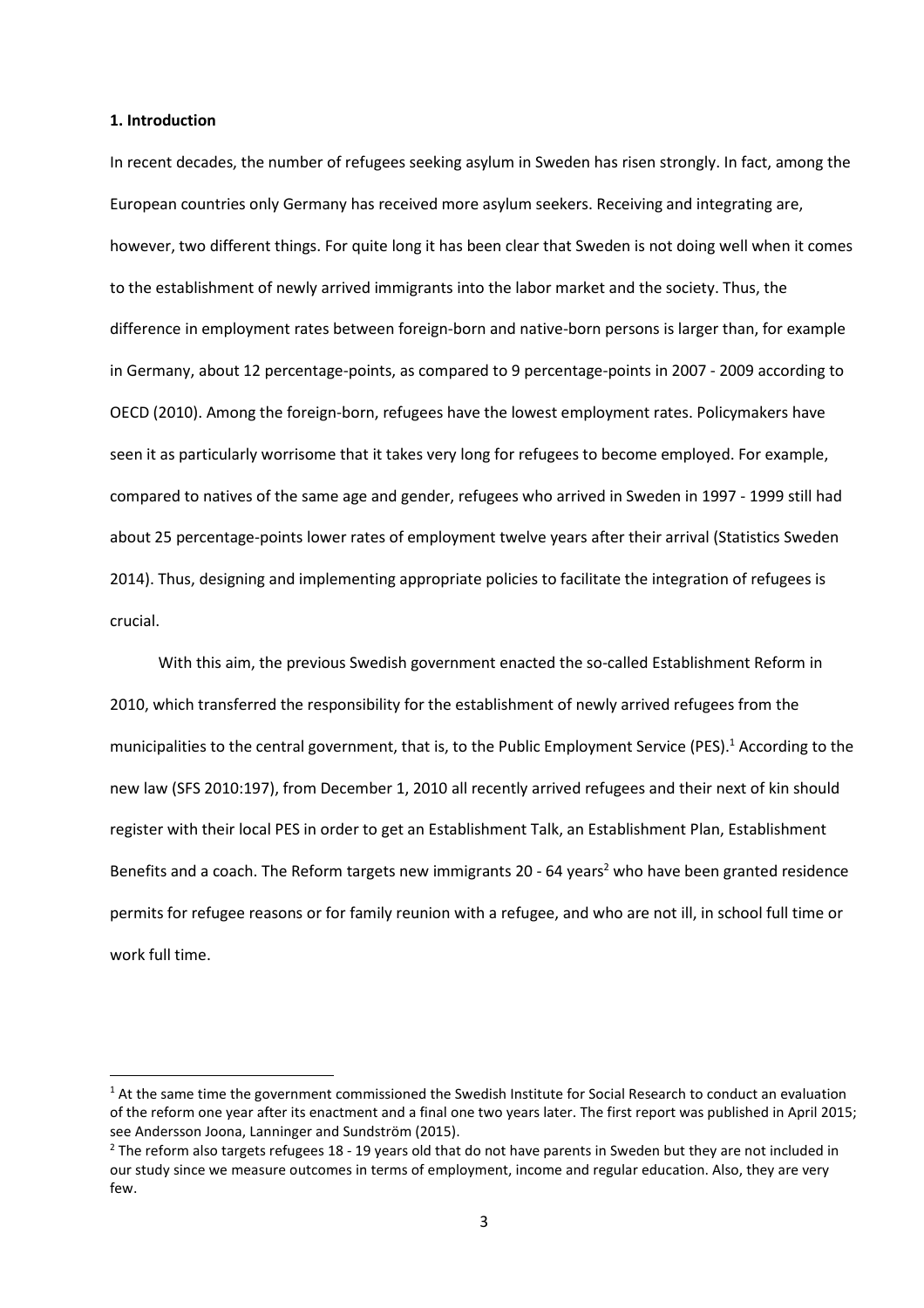The purpose of this paper is to study the short-term effects of the Reform on employment, earnings and educational activity of refugees who have had residence permits between one and two years. Our data are an excerpt from the register database STATIV of Statistics Sweden covering all individuals who immigrated to Sweden from January 1, 2009 to December 31, 2011. For our study, the data has been supplemented with information from the PES. Our approach is to compare the difference in outcomes between those who arrived from December 1, 2010 until December 31, 2011 (the *Treatment* group), and participated in the Establishment Program, and those who had arrived just before that, January – November 2010 (the *Comparison* group), and had participated in municipal Integration Programs. We adopt this approach because one can reasonably argue that continuation of the municipal programs is the counterfactual to the reform.

We measure outcomes in 2012 for the Treatment group and in 2011 for the Comparison group and are able to control for a rich set of observables, such as gender, year of birth, education, country of birth and refugee category. Also, since outcomes are measured in two different calendar years, we control both for number of days of national registration and year and quarter of residence permit, that is, when he/she was received in a municipality. Further, as the labor-market conditions may differ across years and regions, we also control for county in which the receiving municipality is located.

In the next section we present the Establishment Reform, its meaning and target group as well as the previous system of introduction of refugees. In Section 3 we review the previous Swedish studies of integration measures as well as the experiences and studies from the other Nordic countries. We discuss our data, method, empirical specification and variables in Section 4. Section 5 reports our findings and Section 6 concludes.

#### **2. The Establishment Reform**

#### **2.1 Aim and target group**

The aim of the Reform was to change the program for introduction of certain newly-arrived immigrants in order to facilitate and speed-up their establishment into the labor market and the society. The background was that the integration process was generally seen as too slow and too long (Swedish Government Bill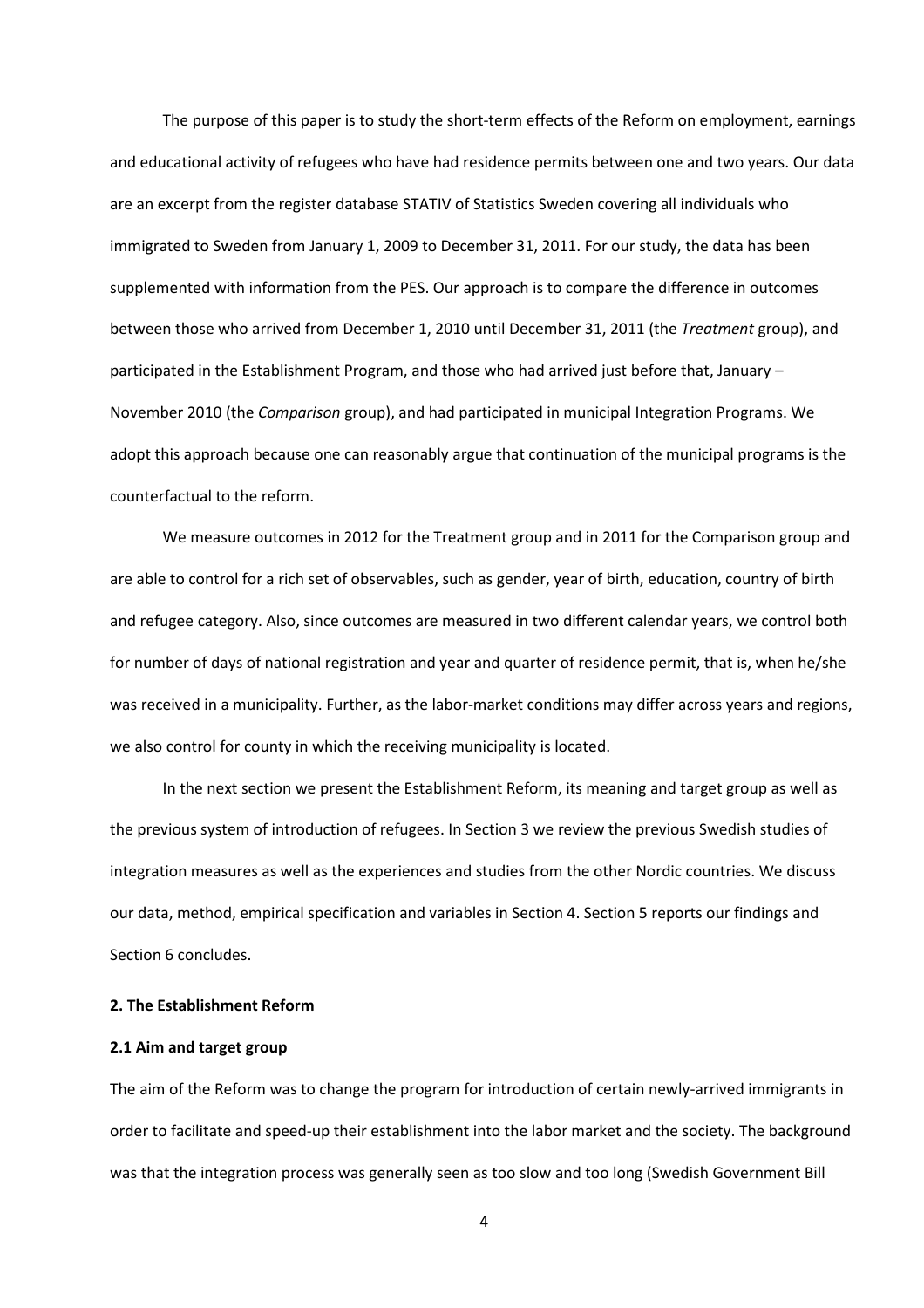2009/10:60). There was, further, a large variation across municipalities in the reception of refugees as well as the organization of introduction measures and in how well these worked (Board of Integration, 2007). The Reform is likely to have been influenced by the experiences of the other Nordic countries in which the central government exercised more control over the integration programs as well as by the findings in previous research that intensive counseling and coaching from case workers increased the probability of employment among newly arrived immigrants. We discuss these background factors in further detail in Section 3.

The Reform targets newly arrived immigrants aged 20 – 64 years who have been granted residence permits as refugees or other asylum seekers. As mentioned, the Reform also covers refugees 18 – 19 years old without parents in Sweden, but they are not included in this study (see note 2). The Reform further targets those who have been granted residence permits for family reunion with a refugee provided that they have arrived less than two years after that refugee. The Reform does, however, not target those who work full time, study in secondary school or are in such poor health that they cannot work at least 25 percent of full time. We have no information on the health of the refugees, nor do we know - for the family reunion cases - how long the first arriving refugee has been in the country, but discuss how we solve this in Section 4.2.

The new law implied that from December 1, 2010 all newly arrived in the target group should register with the PES, which is in charge of the Establishment Program. The PES shall offer Establishment Talks during which the experiences and merits of the individual are clarified in order to draw up an Establishment Plan. Each registered person is entitled to get such a plan within two months after he/she received his/her residence permit. The Plan should cover at most 24 months and include Swedish for immigrants, orientation about Swedish society and measures preparing the participant for work. The municipalities are responsible for the classes in Swedish and those about Swedish society, while the other activities in the Plan can be performed by the PES or other agents. The PES is also responsible for helping the refugees find housing if needed. An important part of the Establishment Program was to give the participants more intensive coaching than the previous system did. Thus, the PES would offer the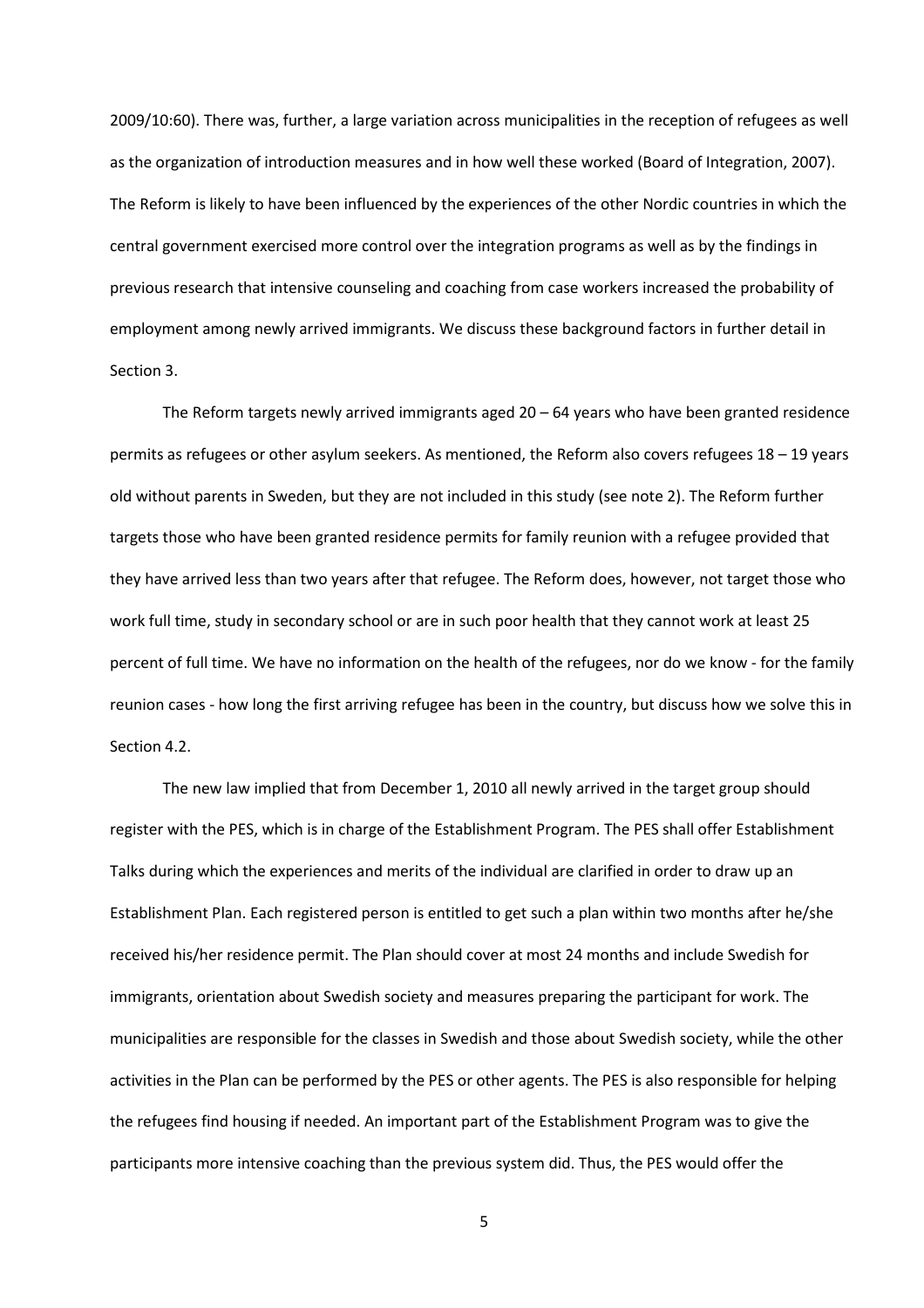participant coaches operating on its behalf in order to assist the participant in fulfilling their Plan by providing them with advice, contacts and coaching. Since it was believed that the varying needs of the participants could best be met if the PES was complemented by private agents, they got the right to choose an Establishment Coach among several private agents. Those who have got an Establishment Plan and participate in Establishment activities are entitled to Establishment Benefits and in certain cases also housing benefits. The benefits are individual and equal across the country. If the participants work for pay while following a plan, they may in most cases keep their benefits and may continue to do so during the whole time with a plan, for at most 24 months, or until they have worked full time for six months or begun tertiary education.

#### **2.2 The previous system of introduction**

According to the previous legislation, those who had been granted residence permits for refugee related reasons or as next of kin of such a person (if they arrived within two years) should have the right to a place in an Introduction Program in the municipality where they lived. The municipality was reimbursed for the program participation for at most 24 months by the Migration Board. For participants of working ages consultations with the local employment services should take place and for all above 16 years of age the program should include Swedish for immigrants, practical work experience and orientation about the Swedish society. The program quality varied, however, across the country. The participants received Introduction Benefits or social assistance. The municipalities were free to decide what type of benefits they paid and their level, and if benefits, or part of them, could be kept if the participants had other income. Thus, benefit levels varied across the country (Eriksson 2010, Section 5.2.1).

#### **2.3 Implementation of the Reform**

Follow-ups by the PES indicate that in many municipalities the newly arrived have not received their Establishment Plan within two months after their residence permits. This holds especially for municipalities which had limited experience of receiving refugees because the Migration Board only recently organized housing there (The Public Employment Service, 2013). Many of the newly arrived also had problems supporting themselves, since participants obtain Establishment Benefits once a month but only after taking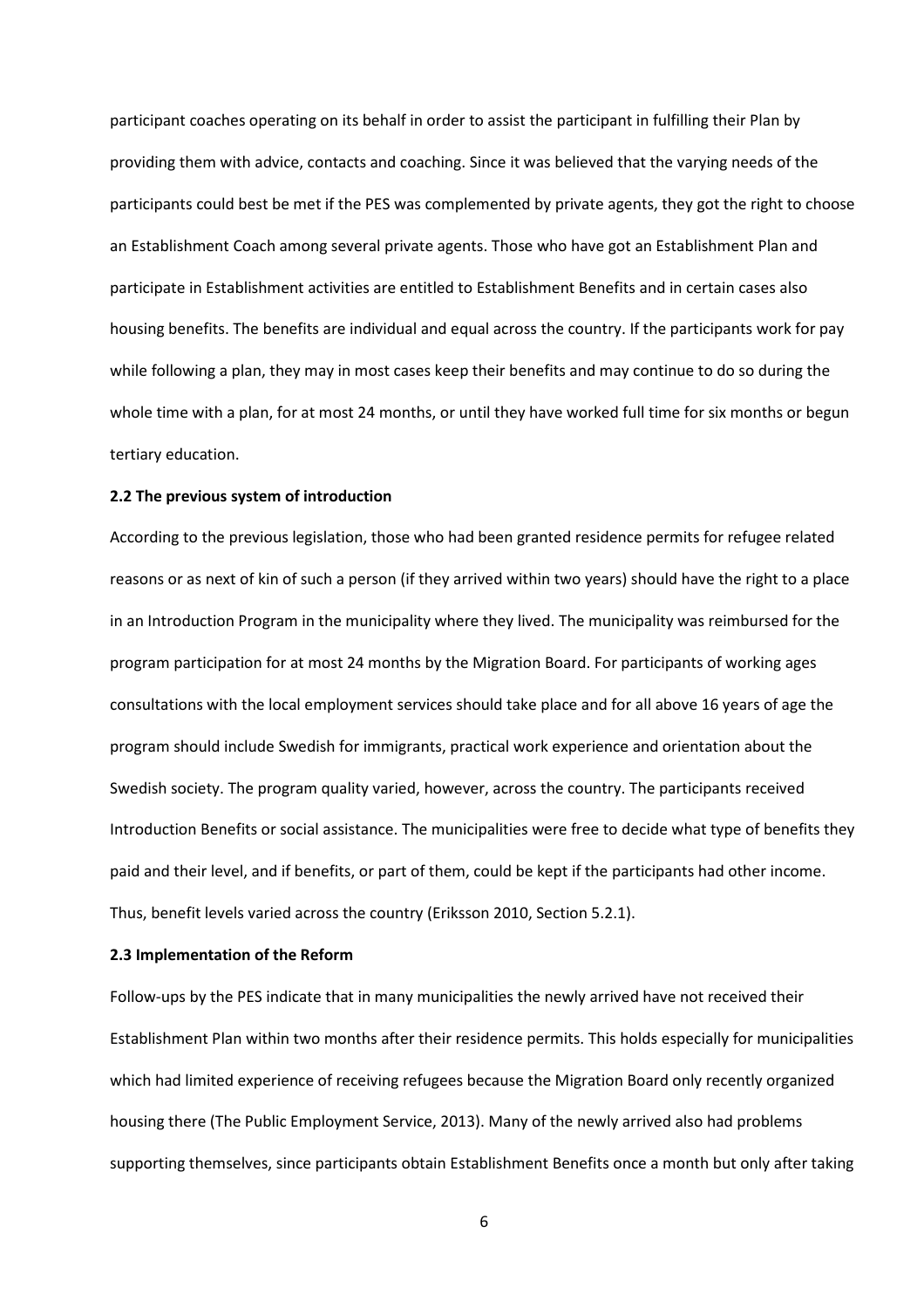part in the activities. A third problem in the implementation is that many of the newly arrived are unable to participate in the activities because of poor physical and mental health. This was true for about one-third of the newly arrived according to The Swedish National Audit Office (2014a). A fourth problem is that there has been a shortage of housing for the newly arrived in many municipalities; about 60 per cent of the municipalities reported that such shortage is a rather large or very large obstacle for the settlement of refugees (The County Administrative Boards, 2013).

Thus, because of the problems that the newly arrived have had with health, economic support and housing, and the limited experience of the caseworkers of dealing with such problems, the Reform has not worked as intended. The Swedish National Audit Office (2014a) reports that the contacts between the caseworkers and the participants have been dominated by discussions of the participant's economic situation and reports of non-attendance. Further, The Swedish Agency for Public Management (2012) maintains that the activities in the Establishment Plans have not been well suited to the needs and qualifications of the participants. The coach system has also been heavily criticized for not being sufficiently focused on labor market activities -- the coaches have mainly offered social support-- and not being professionally run (The Swedish National Audit Office, 2014b).<sup>3</sup>

When evaluating the Reform, it is important to have these limitations in mind. However, even if the Reform did not work as intended, it may still have had more a favorable impact than the previous system which had other shortcomings. How these effects balance out is an empirical question which we attempt to answer in our analysis.

#### **3. Previous studies of introduction measures**

#### **3.1 Swedish studies**

Previous research on the effects of introduction measures on the integration of newly arrived persons in the Swedish labor market has not found clear positive results. Svantesson and Aranki (2006) is based on a survey made in 2004 by the Integration Board to caseworkers in the 52 largest municipalities about types of

<sup>&</sup>lt;sup>3</sup> The coach system was abolished in February 2015.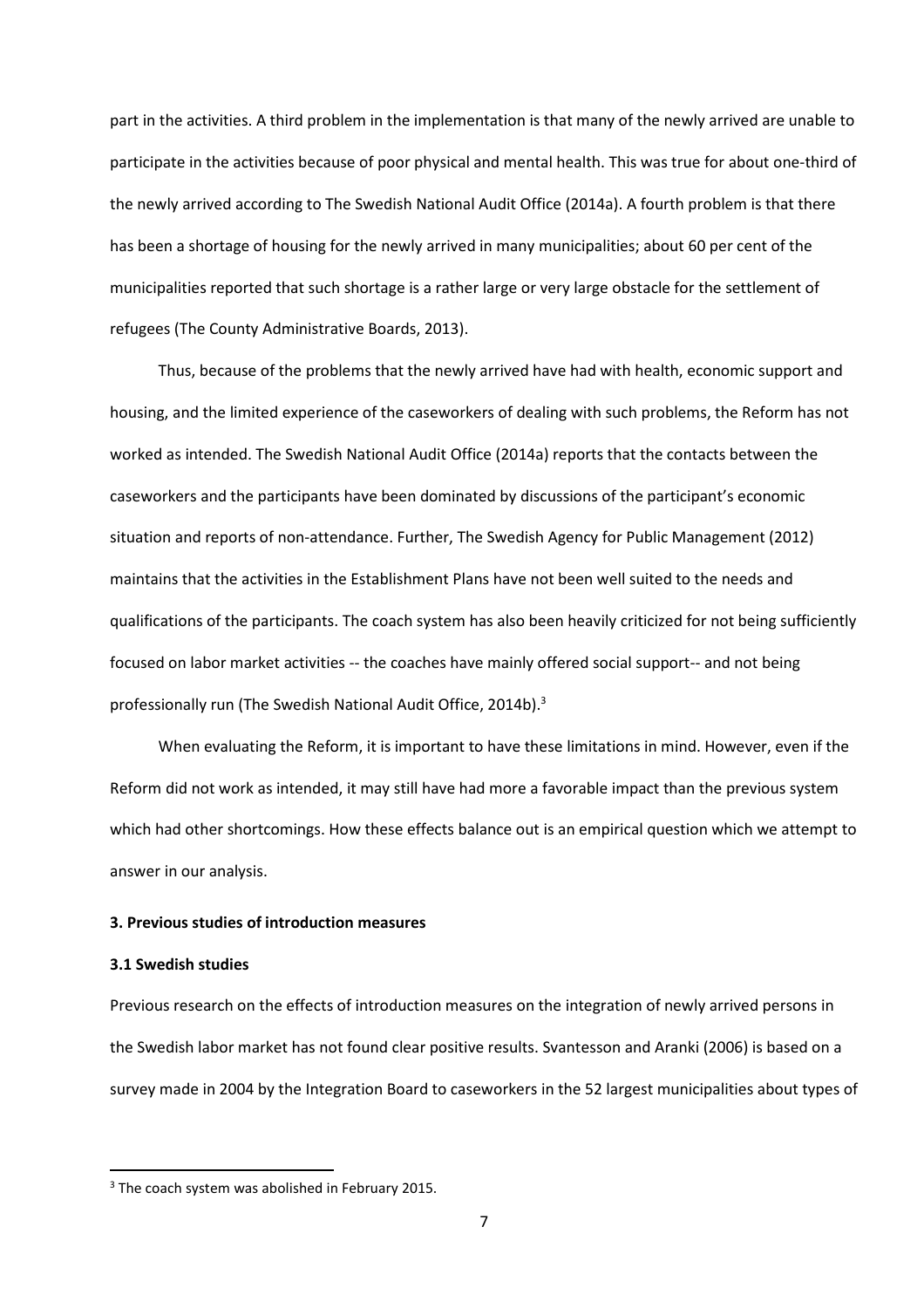introduction measures included in the Introduction Programs. They found that those newly arrived who had had activities related to the labor market, such as work practice, have a higher probability of employment in both the short and the long run than those who participated in other activities. A limitation of the study is that the authors have not taken selectivity into account, that is, that those more qualified easier find positions in the labor market. By contrast, Johansson and Åslund (2006, 2011) evaluate SIN (Special Introduction), a pilot workplace introduction program for recent immigrants which started in 20 municipalities in 2003. At first, the intention was that the PES case workers should take part in the work place introduction but in practice they mainly worked with search and matching assistance. The experiment led to an increased inflow to work practice, which, in turn, raised the probability of regular employment. There was, however, no direct effect of participating in the SIN-experiment on regular employment.

Further, in 2006 a trial introduction program for newly arrived immigrants was introduced in three counties: Kronoberg, Skåne and Stockholm.<sup>4</sup> Among the participating municipalities, nine adopted the program as a randomized experiment, in which the PES case workers assigned the newly arrived to the program or the normal activities of the PES by a lottery. Those who participated in the experiment received intensive counseling and coaching from case workers with substantially reduced caseloads compared to other caseworkers. Evaluating the experiment, Andersson Joona and Nekby (2012) found that the program participants had about five percentage-points higher probability of regular employment in the end of the trial period. This result applied, however, only to men, for women there was no difference between the treatment and the control group.

Closely related to our study, Liljeberg and Sibbmark (2011) evaluated an experiment with Establishment Talks that took place in 2009 - 2010 on the initiative of the Swedish Government (Swedish Government, 2008). The trial Establishment Talks targeted refugees and their next of kin and were organized as a collaboration between the Migration Board and the PES. The evaluation is based on interviews with caseworkers at the PES and staff at the Migration Board and register data from PES and Statistics Sweden. The data are used to descriptively compare the outcomes of the participants in the

<sup>&</sup>lt;sup>4</sup> The trial program was phased out on June 30, 2008.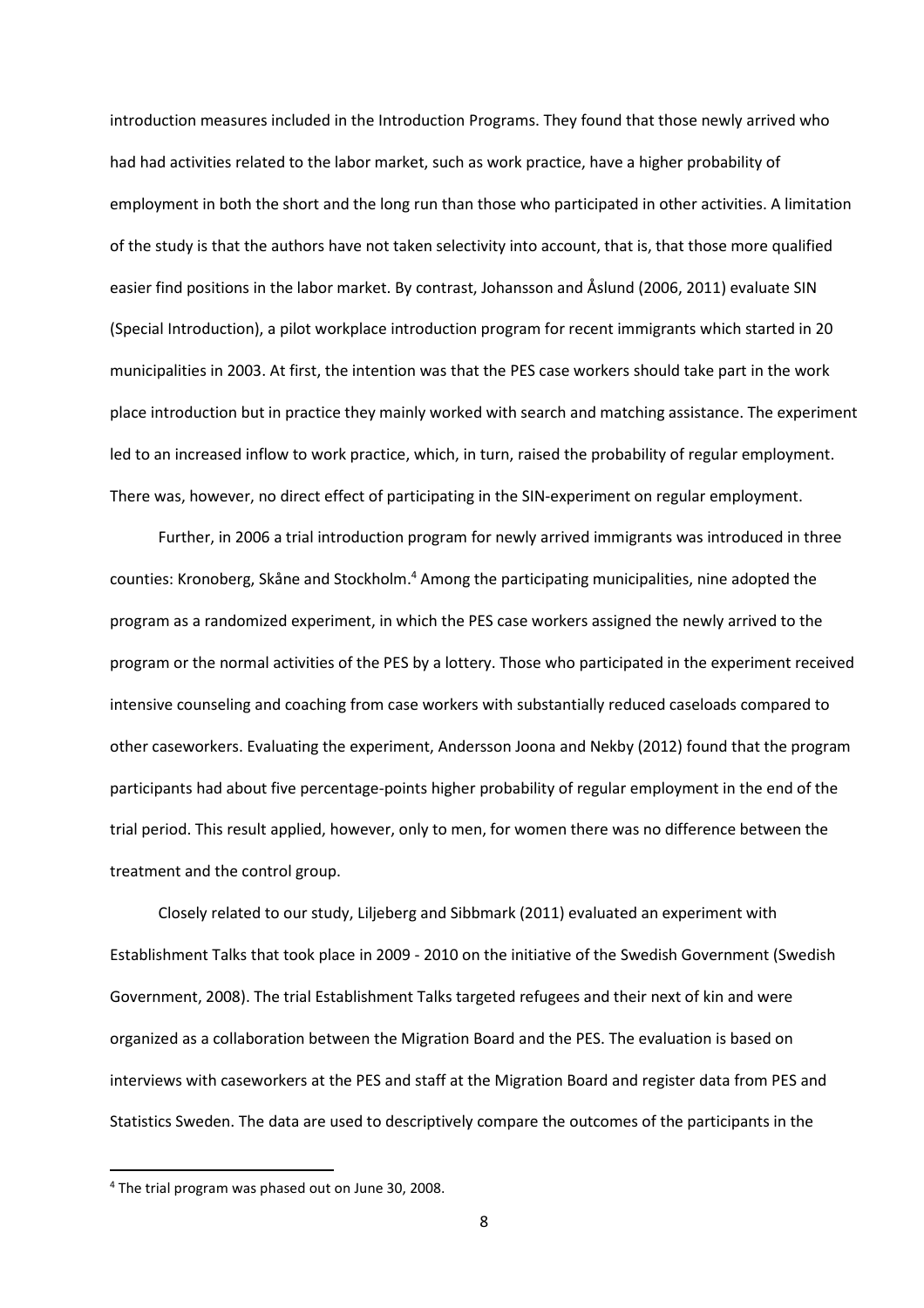experiment to a comparison group of similar refugees who were registered at the PES but did not take part in the Establishment Talks.<sup>5</sup> Initially the experiment was carried out in four cities, Göteborg, Skellefteå, Karlskrona and Kristianstad, but from March 2010 it was extended to about twenty more places all over the country. Outcomes are examined in the end of 2009 for the four initial cities and in the end of 2010 for all who took part in talks or were in the comparison group in the extended experiment until April 2010, all in all about 2 000 persons who had Establishment Talks. The results show that refugees who had Establishment Talks, on average, met the PES earlier and were sooner enrolled in a labor market program than those who did not have such talks. Very few had left the PES for employment. Since the experiment in practice worked as a pilot project for the Establishment Reform, it most likely influences our results which we comment on in the concluding section.

Thus, the findings of previous studies indicate that measures which are closely linked to the labor market and to a high degree resemble regular employment increase the probability of finding work for new immigrants. It has also been found that intensive coaching has a positive impact on job chances, at least for men. These findings are likely to have inspired the changes in the integration policy that was carried out by the enactment of Establishment Reform.

#### **3.2 Nordic experiences and studies**

 $\overline{\phantom{a}}$ 

Although Sweden has had a much larger inflow of immigrants than Denmark and Norway during the whole post-war period, the three countries have had similar migration experiences up to the start of this millennium. They all had labor migration in the 1950s and the 1960s and refugee immigration in the 1980s and, especially, in the 1990s (for a review and comparison with Finland and Iceland, see Korpi, Bäckman and Minas, 2015). After this point, Denmark deviated by restricting the right to asylum and family reunion; restrictions that were partly motivated by the difficulties of immigrants to find employment. When it comes to integration policies, there are also many similarities. Thus, while the Danish policy has implied reduced benefits and more restricted criteria for receiving benefits, from 2002 Denmark also had a start-help

<sup>&</sup>lt;sup>5</sup> The main reason why these refugees did not participate in the Establishment Talks was probably that they lived in places where there were no such talks according to the authors.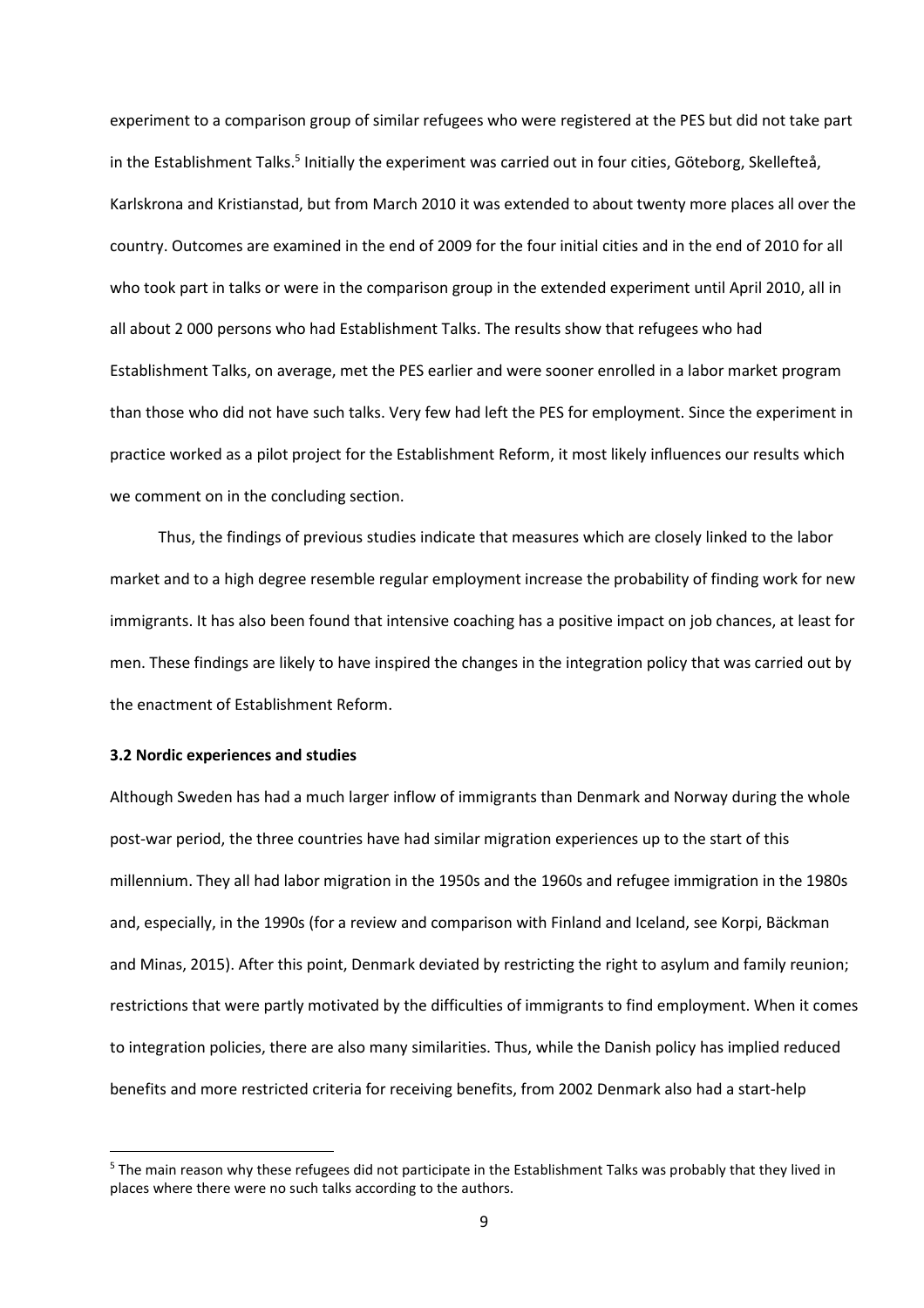program which included language classes and work oriented training. Thereby, the program resembled the Swedish Introduction Program introduced in 1994, the Finnish in 1999 and the Norwegian introduced in 2003. The programs differed by being mandatory for refugees in Denmark, Norway and Finland, but voluntary in Sweden. Another important difference was that the central government in Denmark, but to some extent also those in Norway and Finland, exercised more control over the municipal integration programs than that in Sweden did. Denmark had, for example, quite detailed directions regarding the contents of the programs, while in Sweden this was largely not the case. A third difference lay in the use of sanctions, for example, when program participants did not turn up for classes or did not apply for a job referral. Such sanctions were mandatory in the programs of Denmark, Finland and Norway, whereas in Sweden the municipalities were free to decide whether to introduce them or not.

Korpi et al (2015) compare and analyze trends in employment among natives, immigrants from western countries and immigrants from non-western countries aged 30 - 59 years in Denmark, Finland, Norway and Sweden over the period 1993 - 2006, that is, before and after the reforms. Their results suggest that the growth in employment among non-western immigrants has been somewhat higher in Denmark than in the other countries and that this is mainly due to the changes in the integration policy rather than the more restrictive migration policy (p. 98). These findings are consistent with Danish, Finnish and Norwegian evaluations which indicate that measures, such as the availability of subsidized employment and language classes, have had positive employment effects, and that the reduced benefit levels in Denmark also have had positive effects, but more limited, see for example Clausen et al (2009), Huynh et al (2010). Korpi et al (2015) conjecture that the integration programs have had similar positive effects in all Nordic countries, but the larger increase in employment in Denmark is likely related to the central funding and the higher quality of the programs and to some extent to the reduced benefit levels in the start-help program.

Most likely, the experiences of the other Nordic countries, especially Denmark, with more control from the central government have influenced the previous Swedish government in transferring the responsibility for the integration of new immigrants from the municipalities to the central government and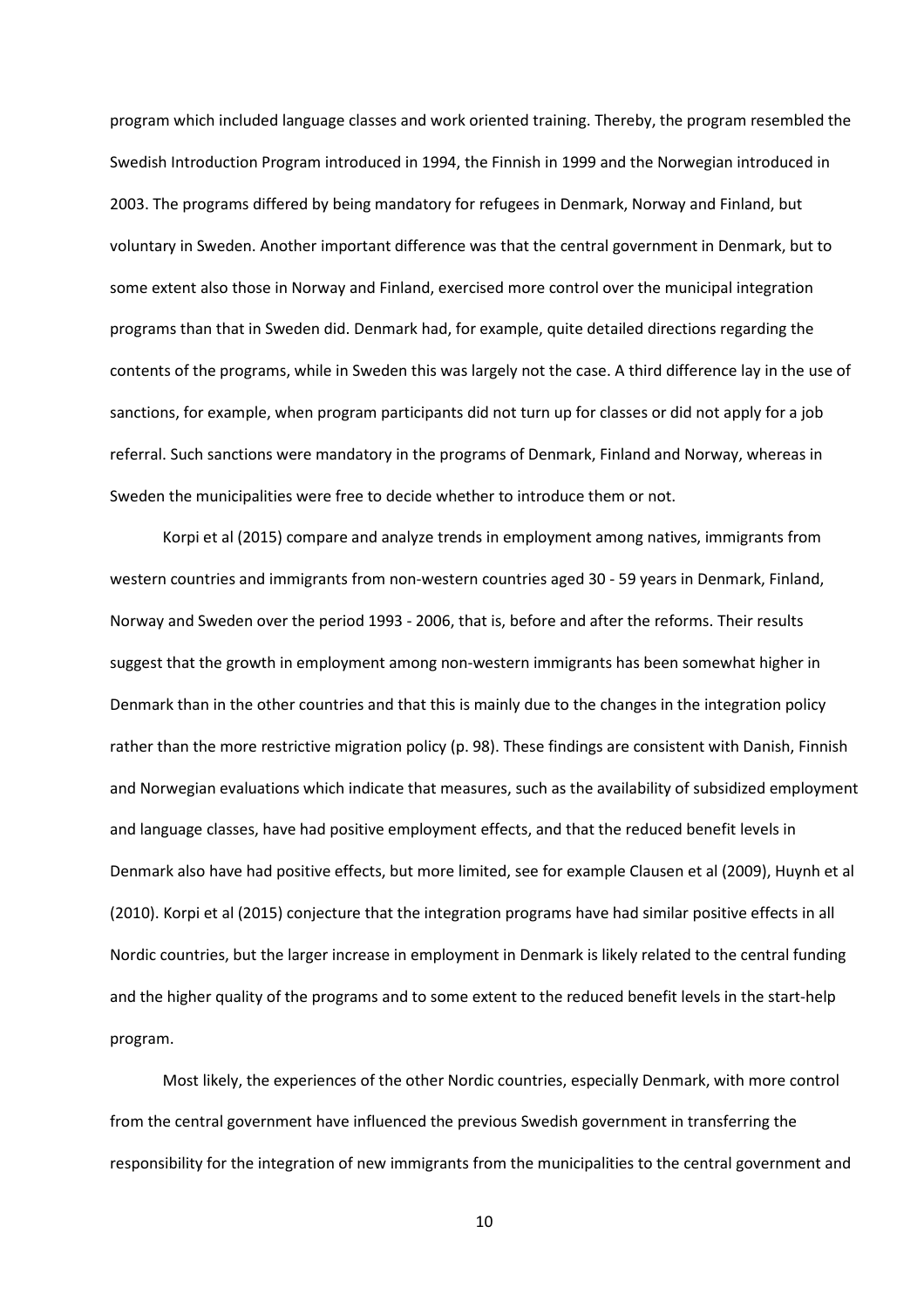making the programs more uniform through the Establishment Reform. Based on the results from the other Nordic countries we would, thus, expect the Reform to have a positive impact on the employment of new migrants.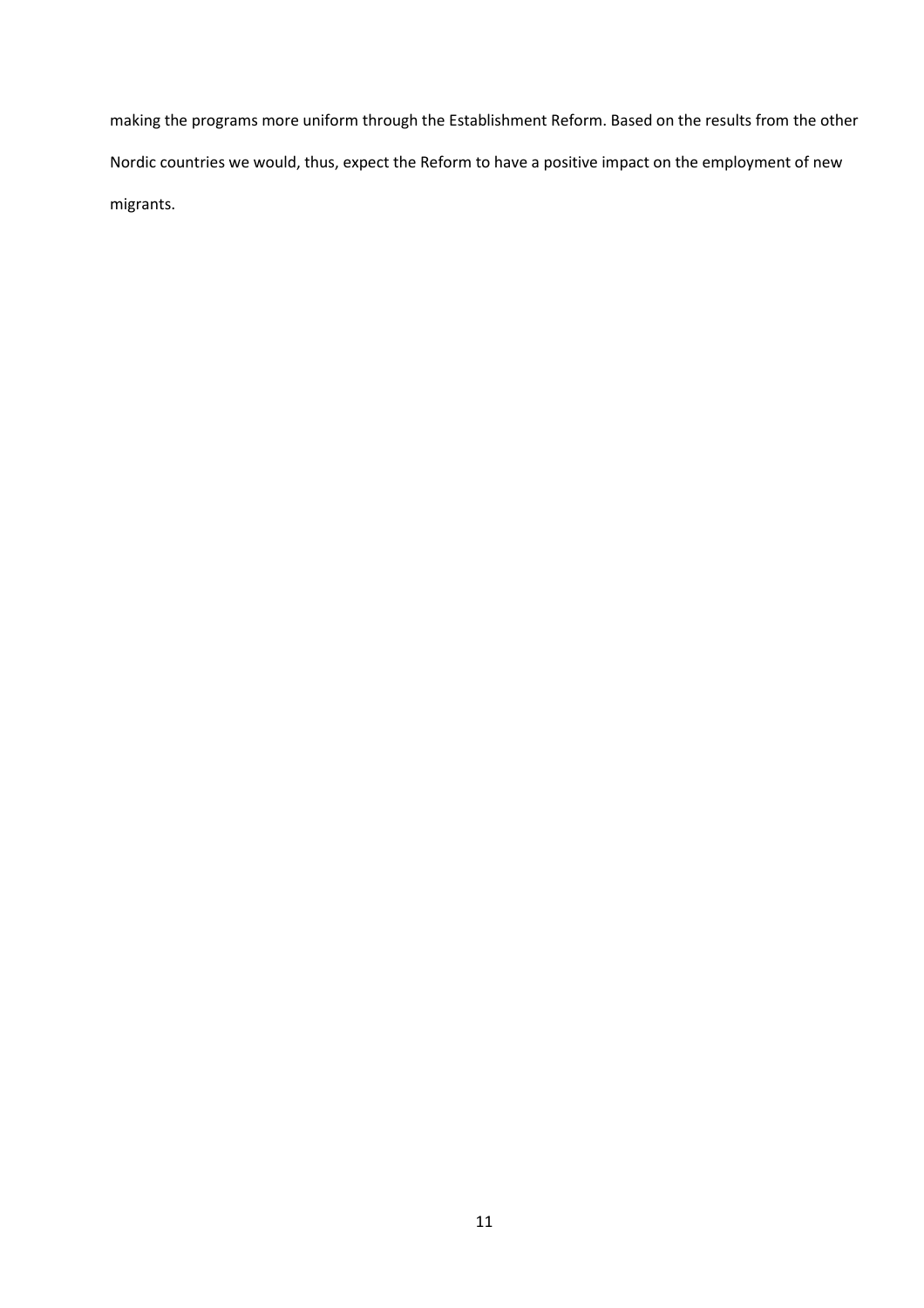#### **4. Data, method and variables**

#### **4.1 Data**

We use an excerpt from the database STATIV of Statistics Sweden covering all immigrants to Sweden in 2009 – 2011 (Statistics Sweden 2013). For our study, Statistics Sweden has supplemented the data with information from the PES on the individuals' participation in the Establishment Program. We have excluded all individuals who received residence permits for other than refugee reasons or family reunion with a refugee and those younger than 20 years or older than 65 years in the year they immigrated. All data have been de-identified.

#### **4.2 Method**

We analyze the difference in outcomes of the Treatment group and the Comparison group. As mentioned, we adopt this approach because one can reasonably argue that continuation of the municipal programs is the counterfactual to the Reform. The model to be estimated can be specified in the following way:

*Y<sub>it</sub>* =α<sub>0</sub> + γREFORM<sub>*i*</sub> + δTIME<sub>*i*</sub> + β'X + ε<sub>*i*</sub> (1)

where *Yit* is the outcome for individual *i:* Employment and earnings, *t* is equal to 2011 if the individual belongs to the Comparison group and equal to 2012 if the individual belongs to the Treatment group. *REFORM* = 0 for the Comparison group

= 1 for the Treatment group

*γ* is the parameter of interest.

*TIME* is measured by a set of dummy variables which are equal to 1 for the year and quarter of the year the individual received his/her *residence permit* and equal to 0 otherwise.

*β'X* is a vector of control variables, including gender, year of birth, country of birth, level of education,

refugee category, days of national registration and county of residence,

*ε* is the random error.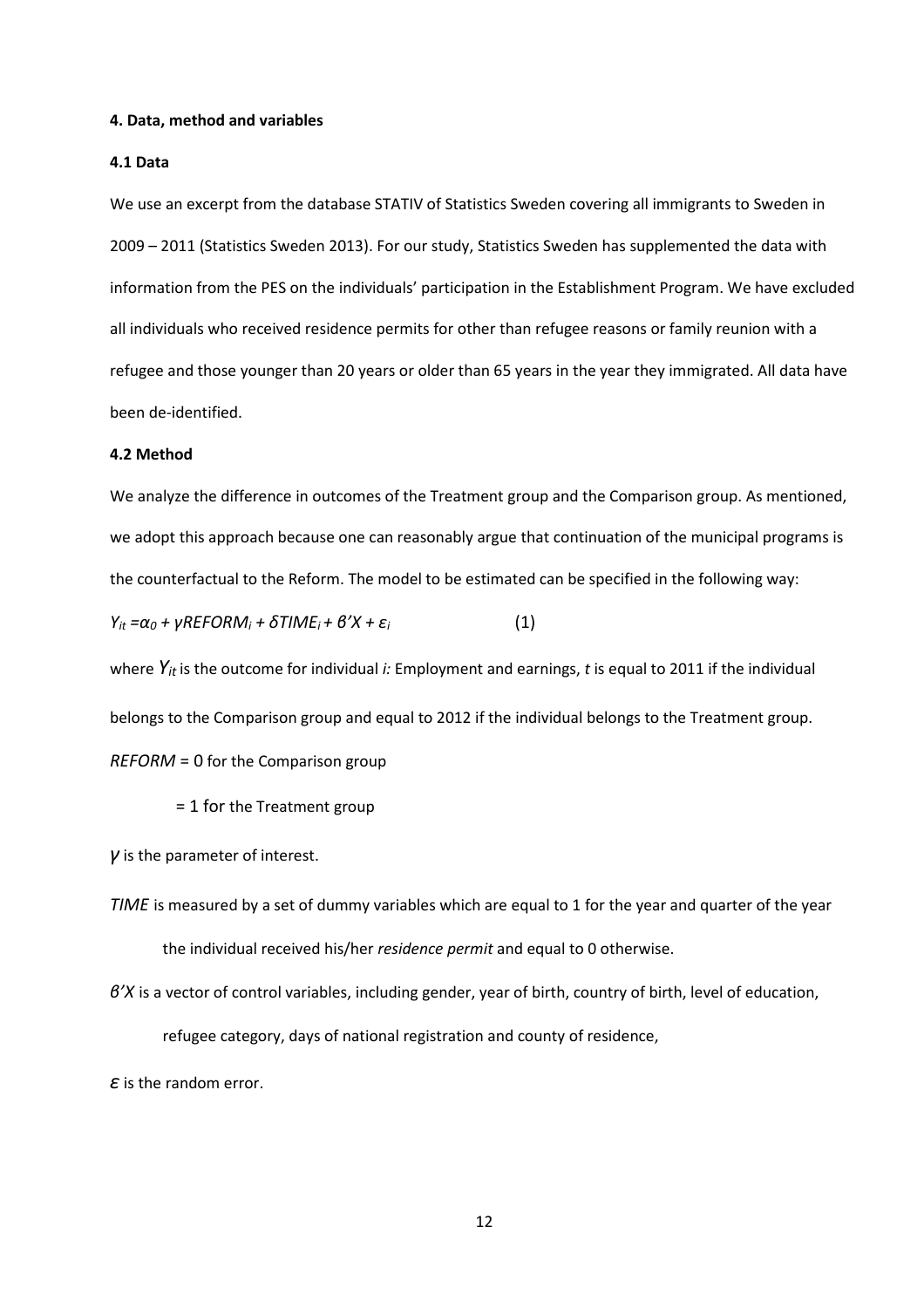Further, this simple model (1) assumes that the control variables are proportional to the Reform, that is, that they have the same impact for the Treatment and Comparison group. Since this does not necessary hold, we also run interactions between the Reform and each of the control variables.

We use two criteria for classifying the refugees and their next of kin into the Treatment and Comparison groups. The first criterion is the date of residence permit, that is, when the individual obtained permission to reside in a certain municipality, where those in the Treatment group received their residence permits between December 1, 2010 and December 31, 2011 and those in the Comparison group in the immediately preceding period, January 1 to November 30, 2010. The second criterion is whether the individuals were enrolled in the Establishment Program and had an Establishment Plan - the Treatment group - or in the Introduction Program, that is, had received introduction benefits or social welfare combined with introduction benefits - the Comparison group. By using this criterion we circumvent the problem that we do not know the health of the individuals, nor how long the first arrived refugees in the family reunion cases have been in the country.

As mentioned, we measure outcomes in terms of employment, annual earnings and enrolment in education. The fact that outcomes are measured in 2012 for the Treatment group and in 2011 for the Comparison group gives rise to three problems: First, the individuals differ in how long they have lived in Sweden when outcomes are measured. Second, the labor-market conditions may vary between the two years. In fact, the unemployment rate was marginally lower in 2011 than in 2012 with an annual average of 7.8 percent as compared to 8.0 percent in 2012 for both sexes (Statistics Sweden). Third, the experience and expertise of the staff handling integration measures may differ between the municipalities and the PES. We deal with the first problem by controlling for the quarter of year the individual received the residence permit as well as the number of days of national registration in the end of 2010 and 2011, respectively. Thereby, the second problem is partly solved and, in addition, we include controls for county in which the municipality of residence is located. The third problem we have no way of dealing with, unfortunately, as we cannot observe the skills of those handling integration issues. Clearly, we are comparing a new program with apparent starting problems with a well-established system which had some shortcomings.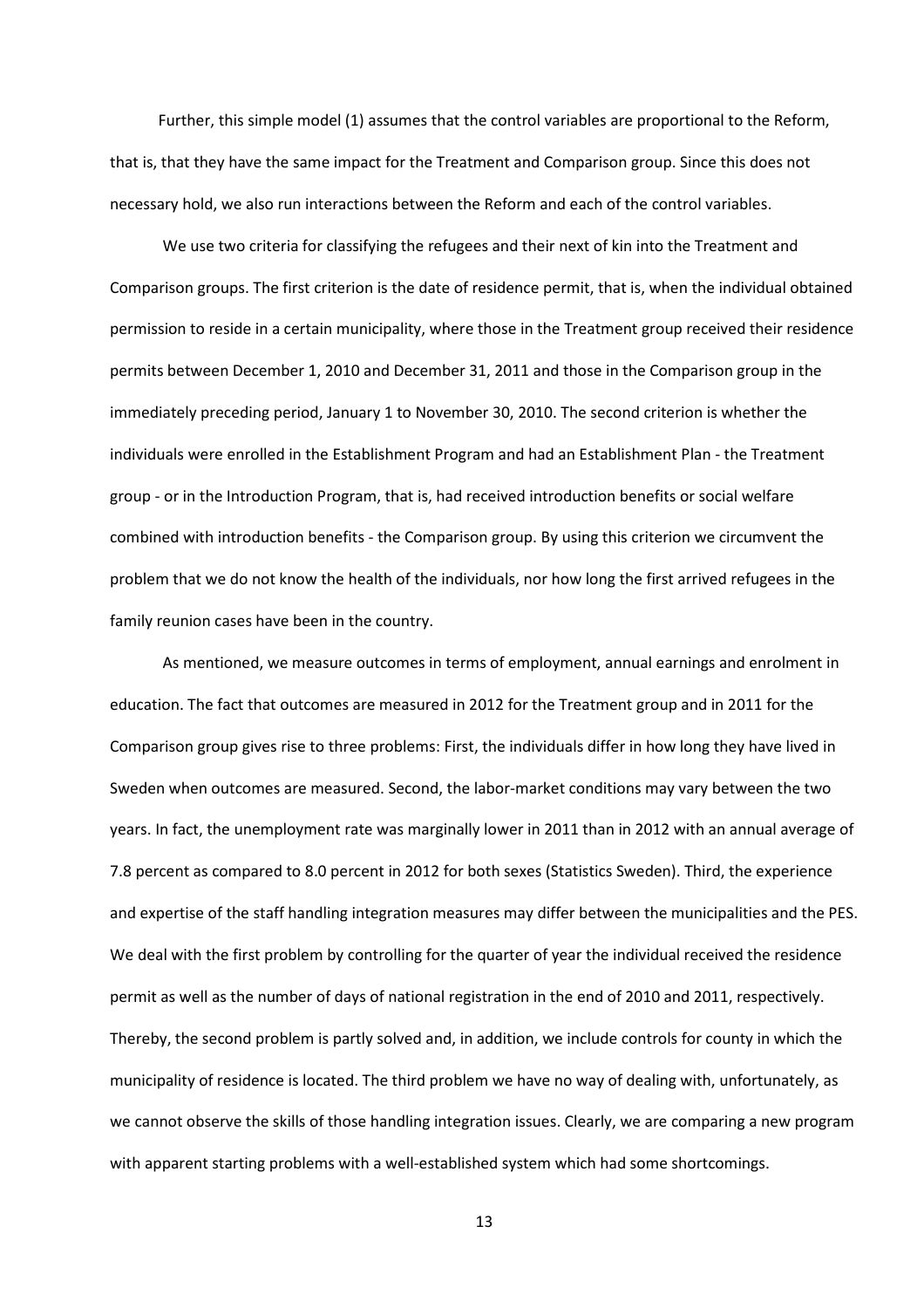#### **4.3 Variables**

l

#### **4.3.1 Control variables**

Besides *gender* and *year of birth* our control variables are *country of birth*, *educational attainment*, *refugee category, days of national registration* and *county of residence. Country of birth* is divided into Afghanistan, Eritrea, Europe, Iraq, Iran, Somalia, other African country, other Asian country, other Middle-East country and other regions.<sup>6</sup> *Educational attainment* is grouped into the levels Primary Education less than nine years, Lower Secondary, Upper Secondary, Post-Secondary Education and Unknown education. Refugee category is grouped into the following categories: Quota Refugee, Housing through the Migration Board, Own Housing and Family Reunion with a refugee who had arrived less than two years earlier.<sup>7</sup> Days of national registration is a continuous variable measured in 100-days in the end of 2011 for the Treatment group and in the end of 2010 for the Comparison group. *County of residence* has been classified into eight categories based on in which county the municipality of residence is located, Stockholm; Västra Götaland; Skåne, Halland and Blekinge; Uppsala, Gävleborg and Västmanland; Södermanland and Östergötland; Örebro, Värmland and Dalecarlia; Jönköping, Kronoberg, Kalmar and Gotland, and Västernorrland, Jämtland, Västerbotten and Norrbotten.

Descriptive statistics on the control variables for the two groups is reported in Table 1. We see that the groups are fairly similar in gender and age composition, refugee category and county of residence, but differ noticeable in education and country of birth. As expected, both groups have low levels of education and while the fraction with less than nine years of schooling is higher in the Treatment group, the fraction with unknown or missing education is higher in the Comparison group. Most likely, this is because the Treatment group has been able to report their educational attainment to the PES which, in turn, has included the information in the data base. Further, we see that the fraction born in Somalia is almost twice as large in the Comparison group, while the fractions born in Afghanistan, Eritrea and Iraq are larger in the

 $6$  This classification distinguishes the major countries of origin and is as detailed as available in the data.

<sup>&</sup>lt;sup>7</sup> This classification may seem peculiar but it is the one in the data. Own housing and Migration Board Housing refer to the housing during the asylum process; those with own housing mainly lived as lodgers with relatives and friends and the others in housing provided by the Migration Board. Quota refugees have residence permits before they arrive in Sweden.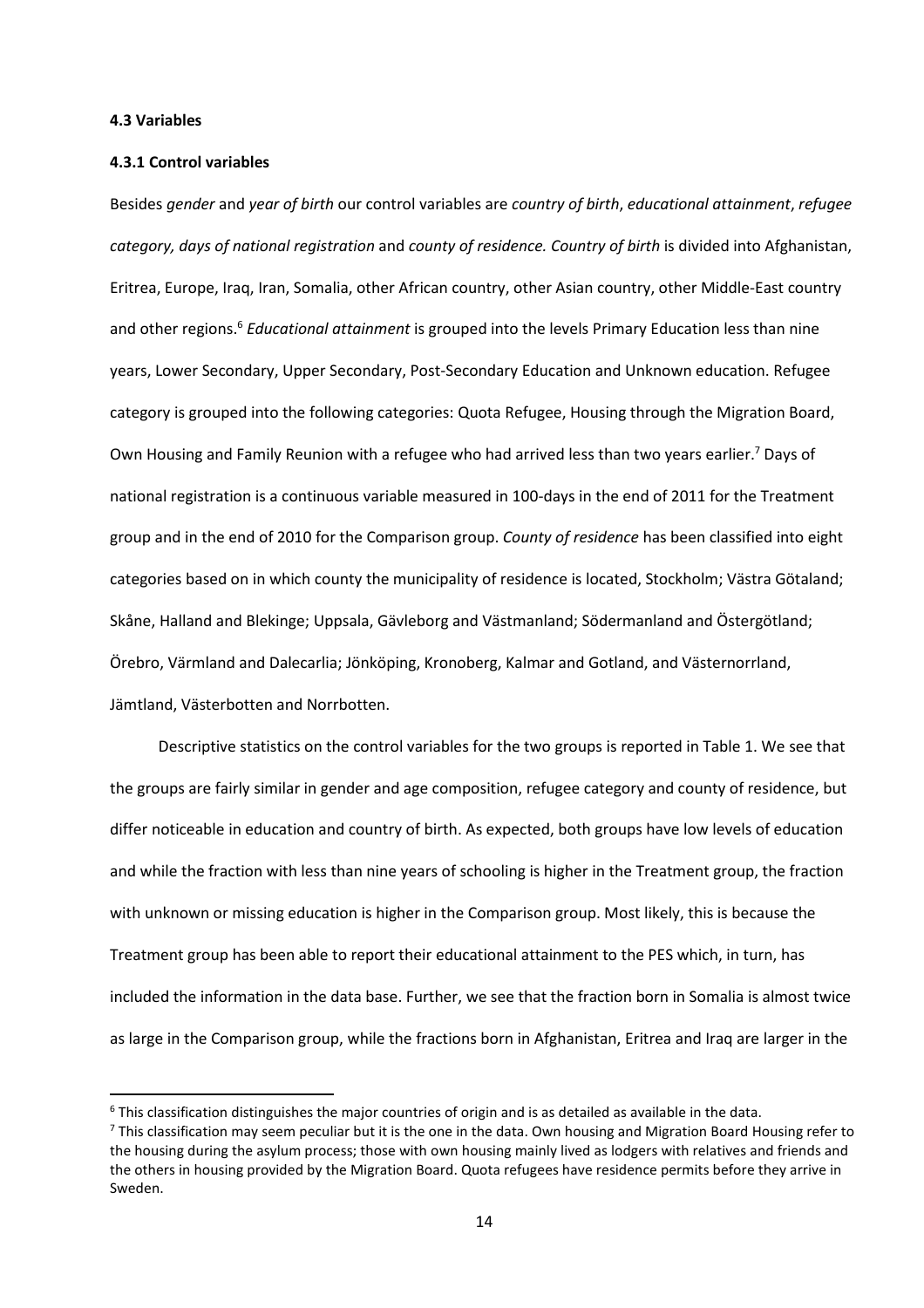Treatment group. Finally, the Treatment group has had more days of national registration and more months of residence permits in the end of 2011 than the Comparison group had in the end of 2010, which is as expected since we follow the former group longer. The fraction that has had their residence permits for four quarters of the year is larger in the Comparison group, however.

For women the frequencies are very similar to those for both sexes for all except two variables. First, the fraction of family reunion cases is higher among women, and, second, the fraction with less than nine years schooling and that with unknown education are higher among women. These differences hold for both the Treatment and the Comparison group.

#### **4.3.2 Outcome variables**

As mentioned, outcomes are measured in terms of employment, annual earnings and enrolment in regular education and observed in 2012 for the Treatment group and in 2011 for the Comparison group. In particular, the variable *employed* is equal to 1 if the individual was employed in November 2012 or 2011, respectively, as recorded by Statistics Sweden, or if the individual was employed sometime during the year according to an income report from an employer to the tax authorities, and 0 otherwise. We have no information on how much the individual worked or whether it was regular or subsidized employment.<sup>8</sup> *Annual earnings* is the total gross wage income received during the year in 2012 prices and measured in SEK100s. We define *student* as equal to 1 if the individual is recorded as in education in the fall semester<sup>9</sup> of 2012 and 2011, respectively, and has not been participating in Swedish for immigrants during the year, and 0 otherwise.

We present means and frequencies for our outcome variables by time with residence permit in 2011 and 2010, respectively, for the Treatment and Comparison groups in Table 2. As expected, the fraction employed increases by time with residence permit for both groups. We also see that among those who had residence permits less than three-quarters of a year the fraction employed is lower in the Comparison group, but among those who had permits for four quarters it as about 26 per cent for both groups. The

l

<sup>&</sup>lt;sup>8</sup> Follow-ups from the PES show that subsidized work dominates among those who have been employed, about 77 per cent among men and 72 per cent among women (The Public Employment Service, 2013).

<sup>&</sup>lt;sup>9</sup> Information is only available for the fall semester.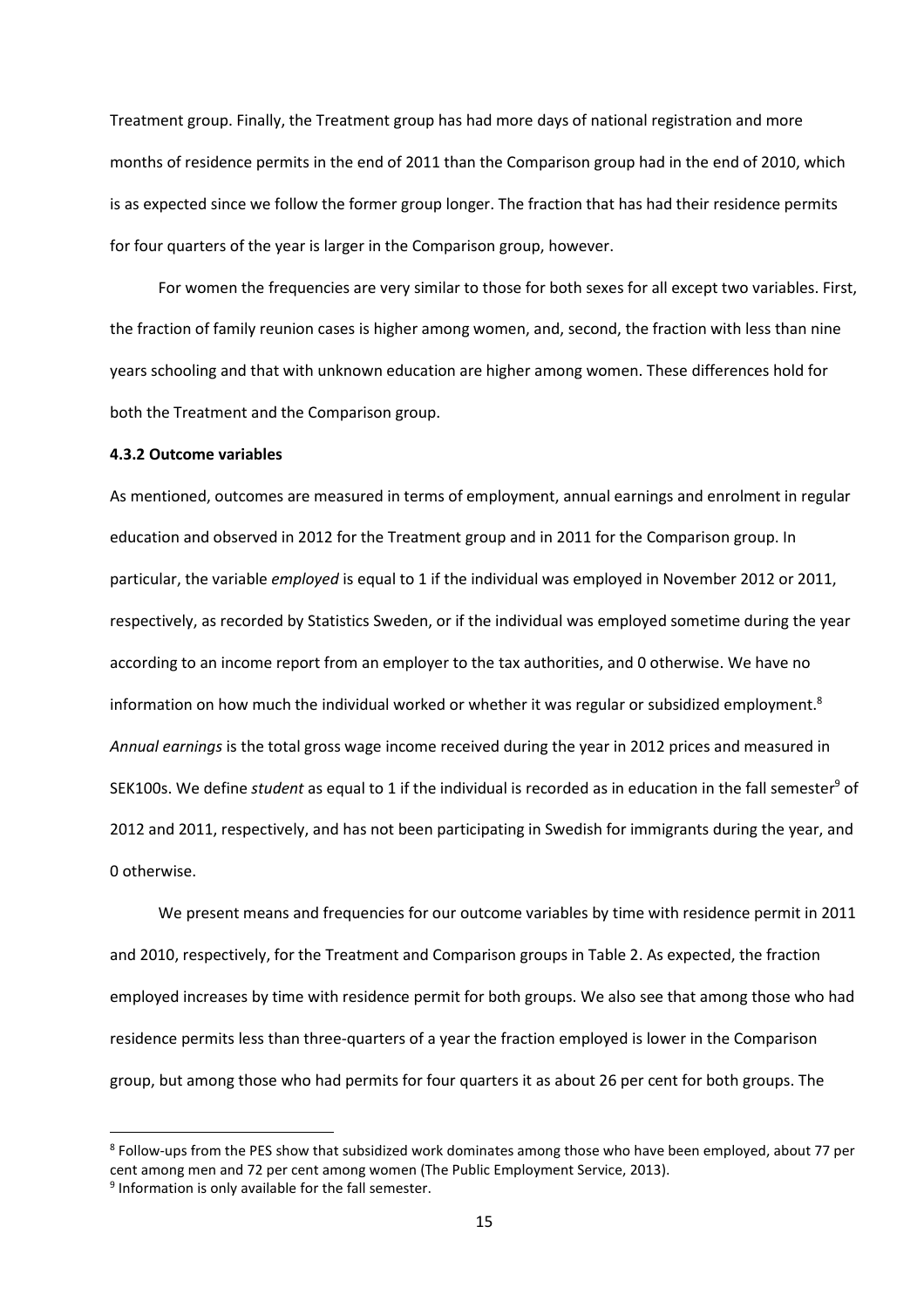fraction that has a wage income is, of course, very similar to the fraction employed. The median wage income is rather similar and very low in both groups. Finally, we find that the fraction enrolled in regular education is similar and very low in both groups and, therefore, we cannot perform a statistical analysis of this outcome. For women the fraction employed is considerably lower than among men and so is the median wage income. The fraction of students is also lower among women but the difference as compared to both sexes is not as large as for employment and wage income.

Thus, the displayed means and frequencies suggest a great similarity in outcomes of the groups. It is interesting to see whether this similarity prevails after our multivariate analysis, which we now turn to, has taken account of differences in background characteristics and time in Sweden.

#### **5. Findings**

We now turn to the results starting with the effect of the Establishment Reform on the probability of employment. The estimates are presented in Table 3 which for reasons of clarity displays coefficients for Reform and gender only (see Appendix Table A for a table with all coefficients and standard errors). The other control variables are included stepwise and we indicate the sign of their association with the dependent variable and the level of significance and comment on them below. We see that the Reform has a positive impact on the probability of employment in model (1), in which we only control for gender and year of birth, but when controls for country of birth are added in model (2) the coefficient is no longer statistically significant and when we account for level of education in model (3) it turns negative and significant. It remains negative and significant when we include controls for refugee category in model (4), days of national registration in model (5), quarter of year with residence permit in model (6) and county of residence in model (7).

Thus, it would appear as if the Reform has a negative effect on the probability of employment. This would, however, be to jump to conclusions since model (7) is not a complete model. We need to account for possible effects of interactions between the Reform and any of the independent variables, that is, that the impact of the control variables may differ between the Treatment and Comparison group. In order to investigate this, we tested adding interactions between the Reform and each of the control variables, in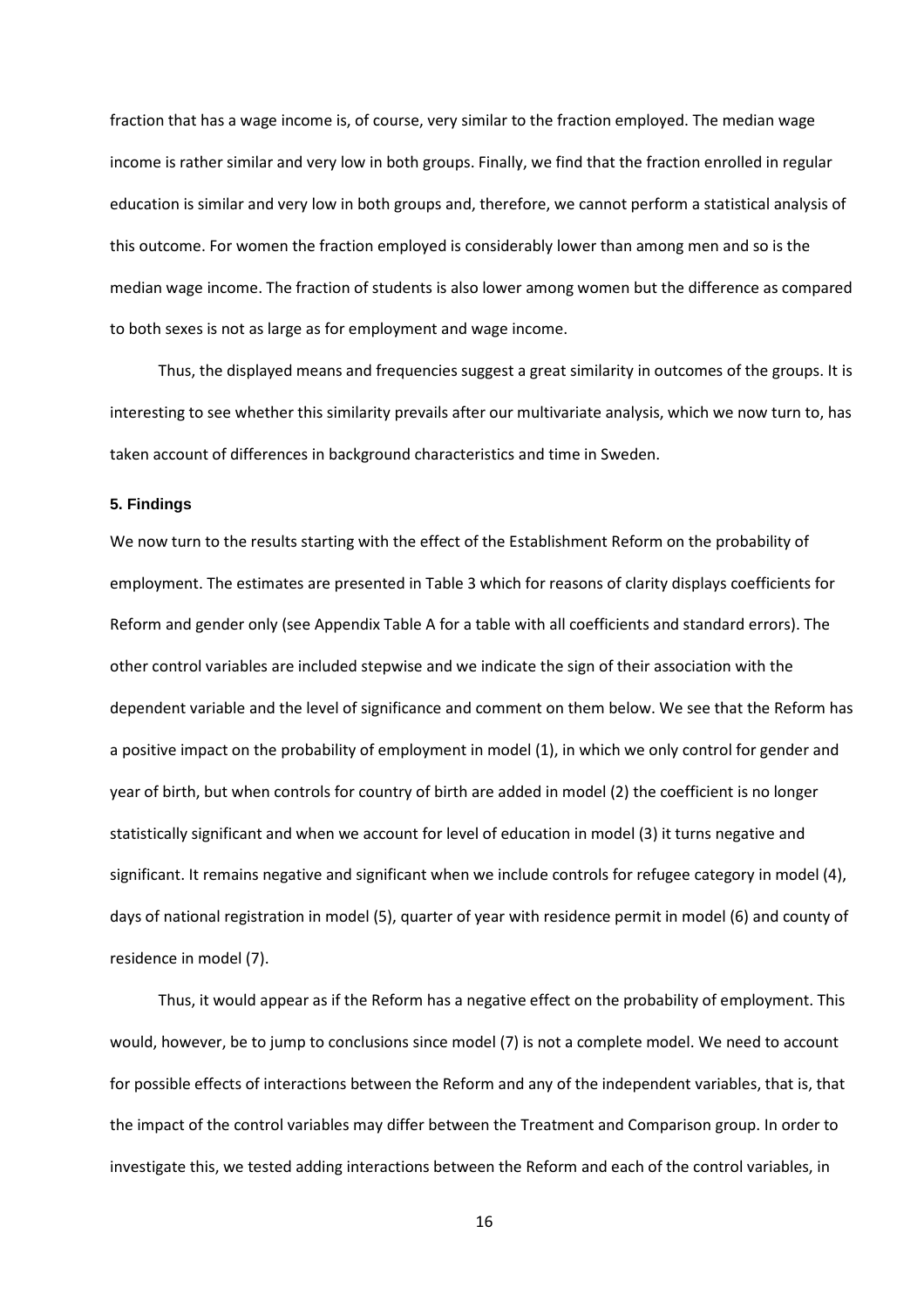turn, to model (7). We found that only the interaction between the Reform and refugee category was statistically significant and improved the fit of the model. The resulting estimates are presented in model (8) and show a positive but not significant effect of the Reform on the probability of being employed any time during the year.

We now briefly discuss the associations between the control variables and the probability of employment based on the results in model (7). Clearly, the results indicate that women have a lower probability of employment than men, about 15 percentage points lower. Younger persons have a higher probability of employment than older persons. When it comes to country of birth, refugees from Iraq have lower probability of employment than those from other countries. Further, as expected, having at least nine years of education is positively correlated with employment whereas unknown education is negatively correlated. As to refugee category, we find that refugees who live in own housing more often are employed than the other categories. This may be a selection effect since they may be more motivated and have better ties with the Swedish society. The positive interaction effect indicates that this is even more so for the Treatment group than the Comparison group, which may reflect that those with own housing had an advantage after the Reform as they did not need help with housing and more quickly could get started with their Establishment Plan. Unsurprisingly, number of days of national registration increases the probability of employment and so does time since receiving residence permit. When it comes to county, those living in Stockholm County and those living in Norrland have higher employment than those living elsewhere.

While we found no difference between the Treatment and Comparison group in the probability of being employed any time during the year, there may still be differences between them in how much they worked. One way of examining this – as information on annual hours worked is not available - is to analyze differences in annual wage income, which we now turn to. As for employment, we present only the coefficients for Reform and gender while for the other control variables we show the sign and level of statistical significance (Table 4). (All coefficients and standard errors can be found in Appendix Table B). We see that the estimated effect of the Reform is small in absolute value and not statistically significant in any model. As before, we tested for effects of interactions between the Reform and the independent variables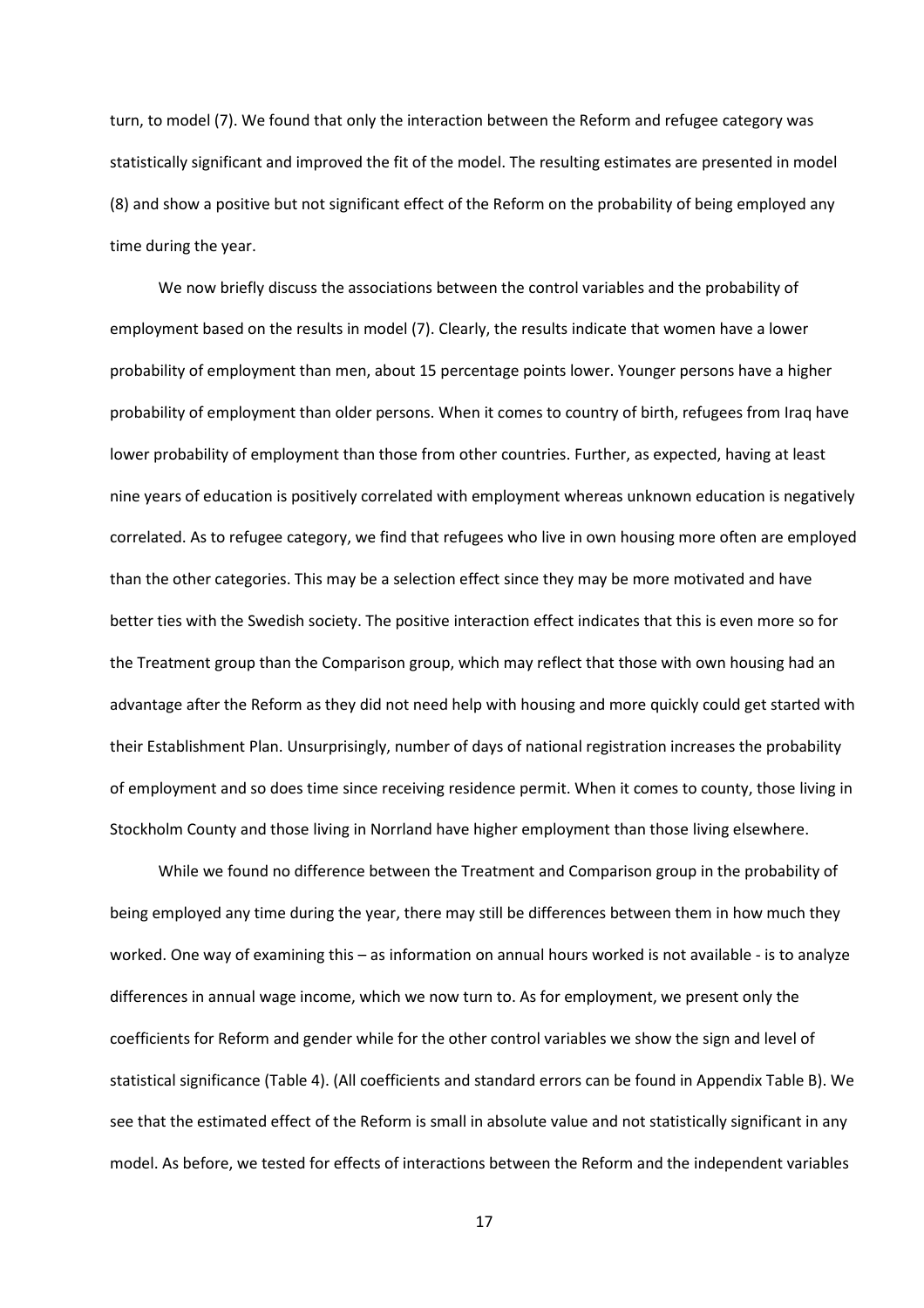and found that only the interaction with refugee category was statistically significant and improved the fit of the model. We abstain from presenting the resulting estimates here, since the coefficient for Reform is positive but not statistically significant and the other estimates do not differ much from those in model (7), but they can be found in Andersson Joona et al 2015, Table 5 D. Finally, the large negative coefficient for women is striking, implying that in both groups of newly arrived refugees, women have about 24 percent lower annual wage income after differences in age, education and other factors have been accounted for.

#### **6. Conclusions**

This paper is an early evaluation of the Establishment Reform introduced in 2010 by the former Swedish government. The purpose is to study the effects of the Reform on the establishment of newly arrived refugees in the labor market as measured by employment, wage income and enrollment in regular education one to two years after arriving in Sweden. We do this by comparing the outcomes for the Treatment group with those for the Comparison group. The Treatment group consists of refugees and their next of kin 20 – 64 years who arrived in the period December 1, 2010 to December 31, 2011 and participated in the Establishment Program while the Comparison group consists of similar individuals who arrived in the preceding period, January 1 to November 30, 2010 and participated in the municipality Introduction Programs. We analyze the difference in outcomes of the Treatment and Control group measuring outcomes in 2012 for the Treatment group and in 2011 for the Comparison group controlling for a rich set of background characteristics, including country of birth, education, county of residence, time of arrival and days lived in Sweden. The analysis is based on an excerpt from the register database STATIV of Statistics Sweden covering all immigrants to Sweden in 2009 to 2011. For our study the data has been supplemented by information from the Public Employment Service.

Although there are good reasons to expect some positive effects of the Reform, our findings indicate that there was no significant difference between the two groups in the probability of being employed anytime during 2012 and 2011, respectively, after all control variables and interaction effects had been taken into account. The fraction employed was low and similar in the Treatment and Comparison group, about 27 per cent among those who had had residence permits for four quarters of the preceding year.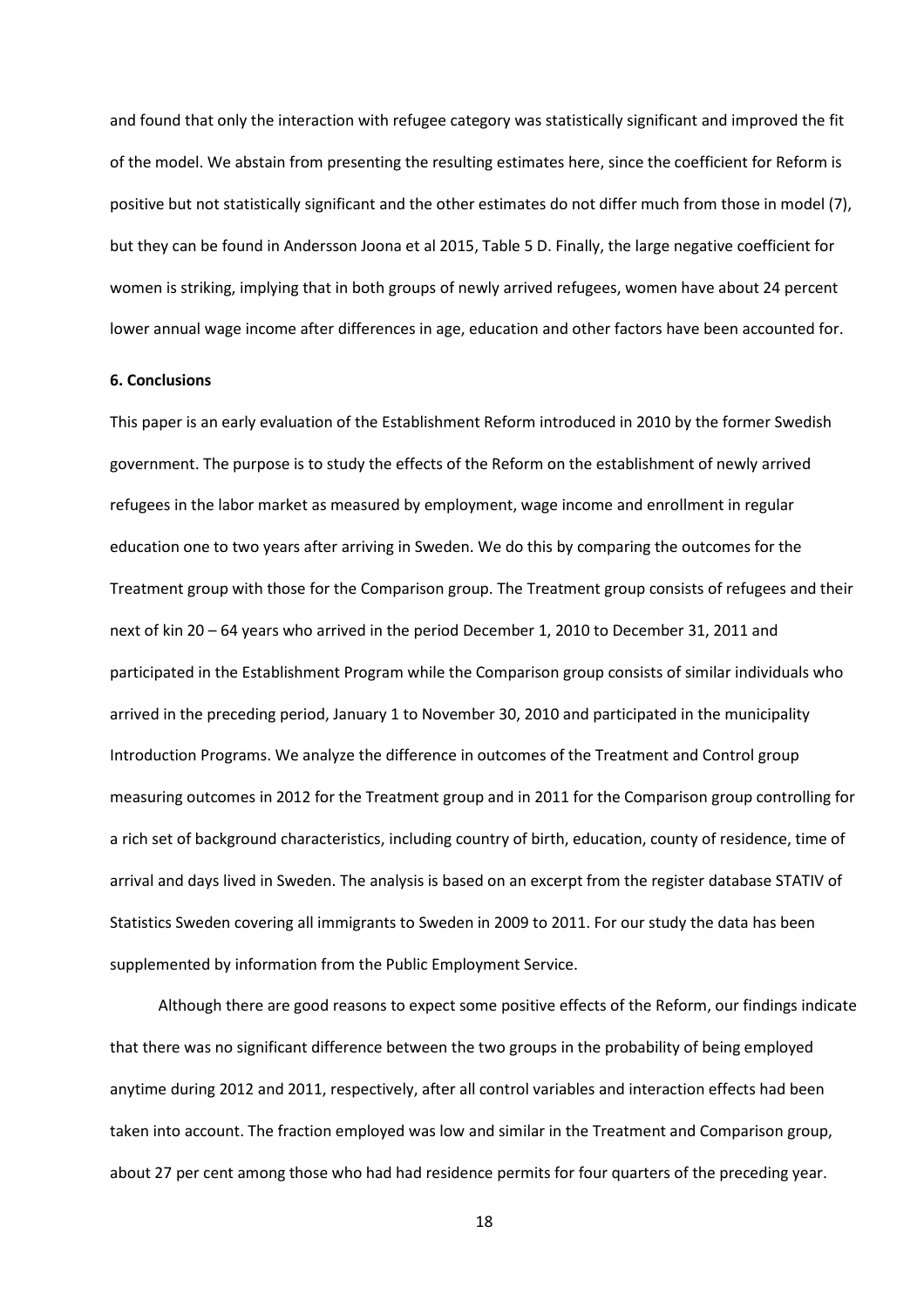When it comes to annual wage income the results were similar; no significant difference between the two groups. For women in both groups we found considerable lower probability of any employment, 15 percentage-points lower, after all control variables had been included. Also, women in both groups had about 24 per cent lower annual wage income, everything else equal. Finally, we found that the fraction which had been enrolled in regular education was equally low in both groups, about 6 per cent among those who had had residence permits for four quarters of the preceding year, which is too few to permit a multivariate analysis of differences.

So how can we explain why do we not find an effect of the Reform? We see three possible explanations that are not mutually exclusive for this result: First, we are comparing a new program with evident start-up problems to a program which had shortcomings but was well-established. Second, many of the refugees in the Comparison group had taken part in the experiment with Establishment Talks described in Section 3.1, which should make their outcomes more similar to those of the Treatment group. Third, the programs and the training that the Treatment group receives may be of higher quality and last for longer time so that they simply have not had time to find work yet.

In our final report, in which we will have one more year of data on both the Treatment and Comparison group when both groups have completed their 24 months of program participation, we will be able to assess the effects of the Reform with greater certainty and see if any of the above explanations for lack of short term effects are valid.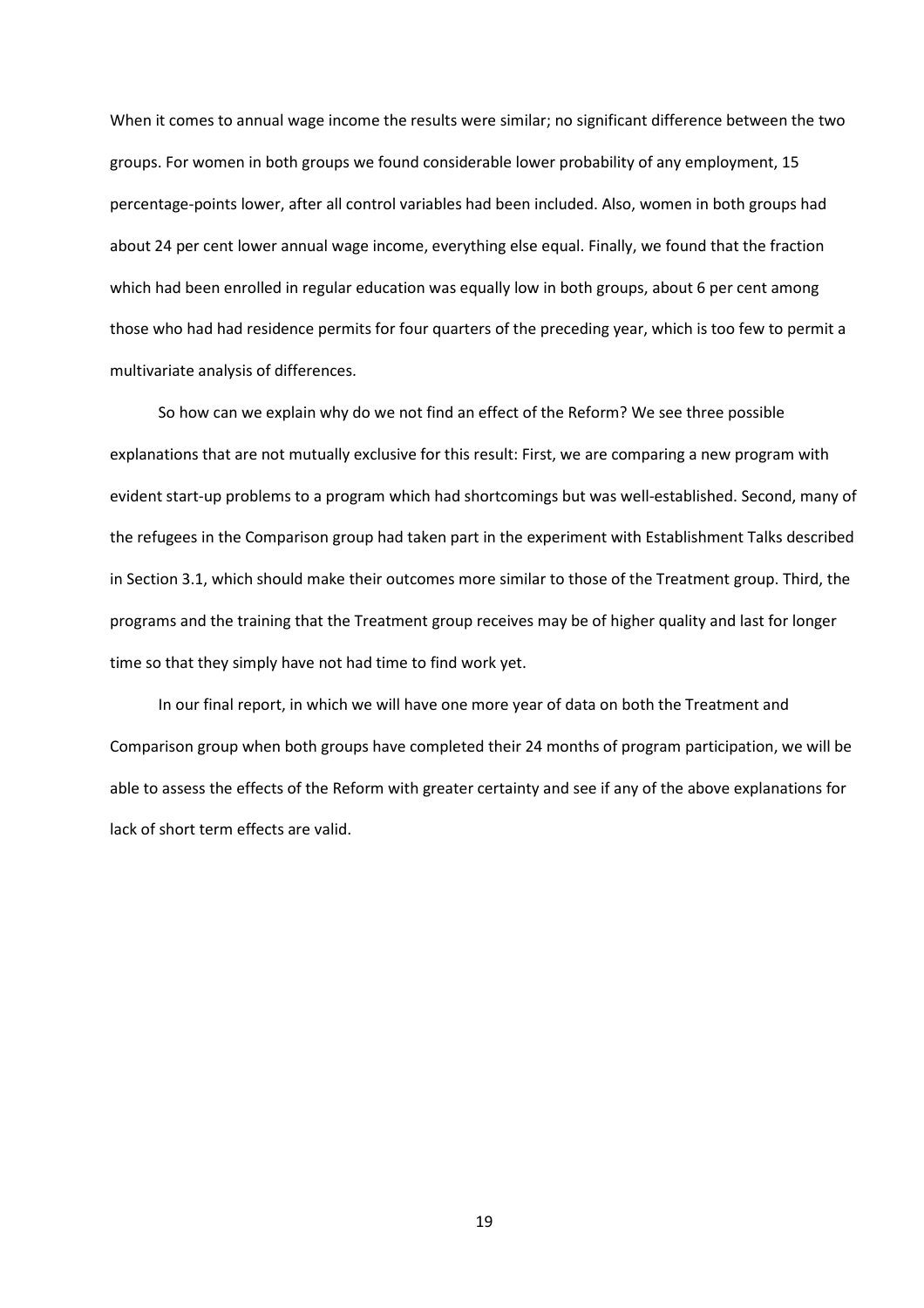#### **References**

- Andersson Joona, Pernilla, Lanninger, Alma W. and Marianne Sundström (2015) *Etableringsreformens första år – en första utvärdering.* SULCIS Report 2015:3, Stockholm University www.su.se/sulcis/publikationer/rapportserie/2015
- Andersson Joona, Pernilla and Lena Nekby (2012) Intensive coaching of new immigrants: An evaluation based on random program assignment, *Scandinavian Journal of Economics*, 114(2):576–600.
- Åslund, Olof and Per Johansson (2006) *Arbetsplatsintroduktion för vissa invandrare teori, praktik och effekter*, Rapport 2006:6, IFAU, Uppsala
- Åslund, Olof and Per Johansson (2011) Virtues of SIN: Can increased public efforts help Disadvantaged immigrants? *Evaluation Review*, 35(4):399–427

Board of Integration (2007), *Ett förlorat år. En studie och analys av insatser och resultat under introduktionens första 12 månader*, Report 2007:05, Integrationsverket.

- Clausen, Jens, Heinesen, Eskil, Hummelgaard, Hans, Husted, Leif and Michael Rosholm (2009) The effect of integration policies on the time until regular employment of newly arrived immigrants: Evidence from Denmark, *Labour Economics* 16:409-417.
- County Administrative Boards (2013) *Mottagande och etablering av nyanlända 2012 Resultatet av en enkätundersökning riktad till Sveriges kommuner*, Länsstyrelserna.

Eriksson, Stefan (2010) *Utrikesfödda på den svenska arbetsmarknaden.* Bilaga 4 till LU2011. Stockholm: Fritzes.

- Huynh, Duy T., Schultz-Nielsen, Marie Louise and Torben Tranæs (2010) The employment effects upon arrival of reducing welfare to refugees, in M. L. Schultz-Nielsen, *Essays in migration and fertility,* Ph. d. dissertation, Aarhus School of Business, Aarhus University.
- Korpi, Tomas, Bäckman, Olof and Renate Minas (2015) *Att möta globaliseringen.* Rapport 2015:534, Tema Nord, Nordiska ministerrådet.

Liljeberg, Linus and Kristina Sibbmark (2011) *Uppföljning av etableringssamtal*. Rapport 2011:28. IFAU, Uppsala.

- OECD (2010) *Trends in international migration.* Paris
- Public Employment Service (2013) *Etablering av vissa nyanlända analys av genomförandet.* Avser januari – april 2012, Arbetsförmedlingen.
- SFS (Swedish Statute Book) 2010:197, Lag om etableringsinsatser för vissa nyanlända invandrare, www.notisum.se 2014-01-17
- Statistics Sweden (2013) Dokumentation av databasen STATIV, se www.scb.se/stativ/.
- Statistics Sweden (2014), *Integration etablering på arbetsmarknaden* (Integration establishment on the labor market). Integration. Rapport 7.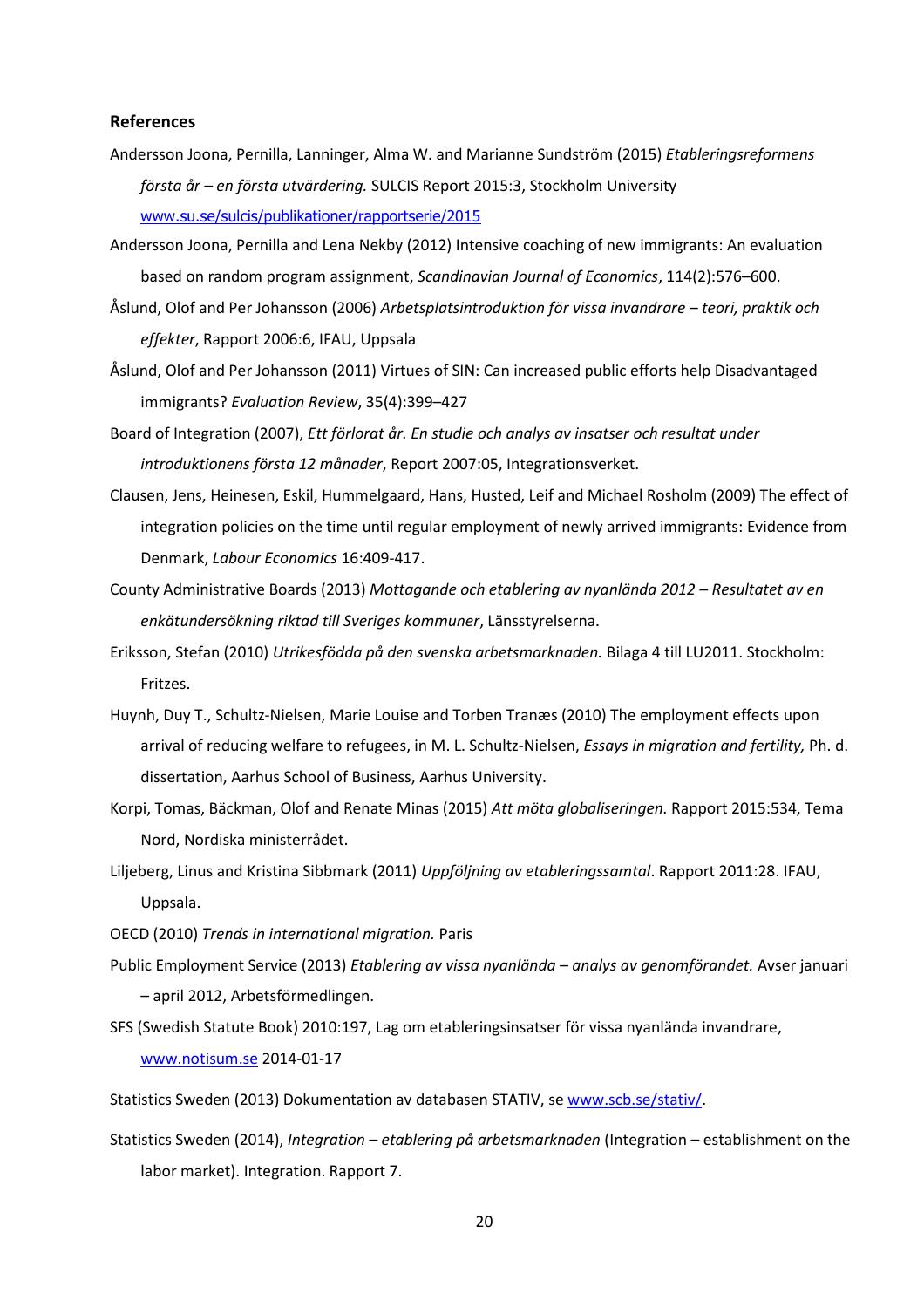- Svantesson, Elisabeth and Ted Aranki (2006) Do Introduction Programs Affect the probability of Immigrants getting Work?, Örebro University, *Working Paper* No. 3.
- Swedish Agency for Public Management (2012) *Etablering av nyanlända: En uppföljning av myndigheternas genomförande av etableringsreformen,* Statskontoret 2012:22.
- Swedish Government (2008) *Uppdrag att bedriva försöksverksamhet med etableringssamtal*. Arbetsmarknadsdepartementet 2008-12-18.
- Swedish Government Bill 2009/10:60, Nyanlända invandrares arbetsmarknadsetablering–egenansvar med professionellt stöd. http://ec.europa.eu/ewsi/UDRW/images/items/docl\_19549\_607965119.pdf
- Swedish National Audit Office (2014a) *Att tillvarata och utveckla nyanländas kompetens Rätt insats i rätt tid?* RIR 2014:11, Riksrevisionen.
- Swedish National Audit Office (2014b) *Etableringslotsar fungerar länken mellan individen och arbetsmarknaden?* RIR 2014:14, Riksrevisionen.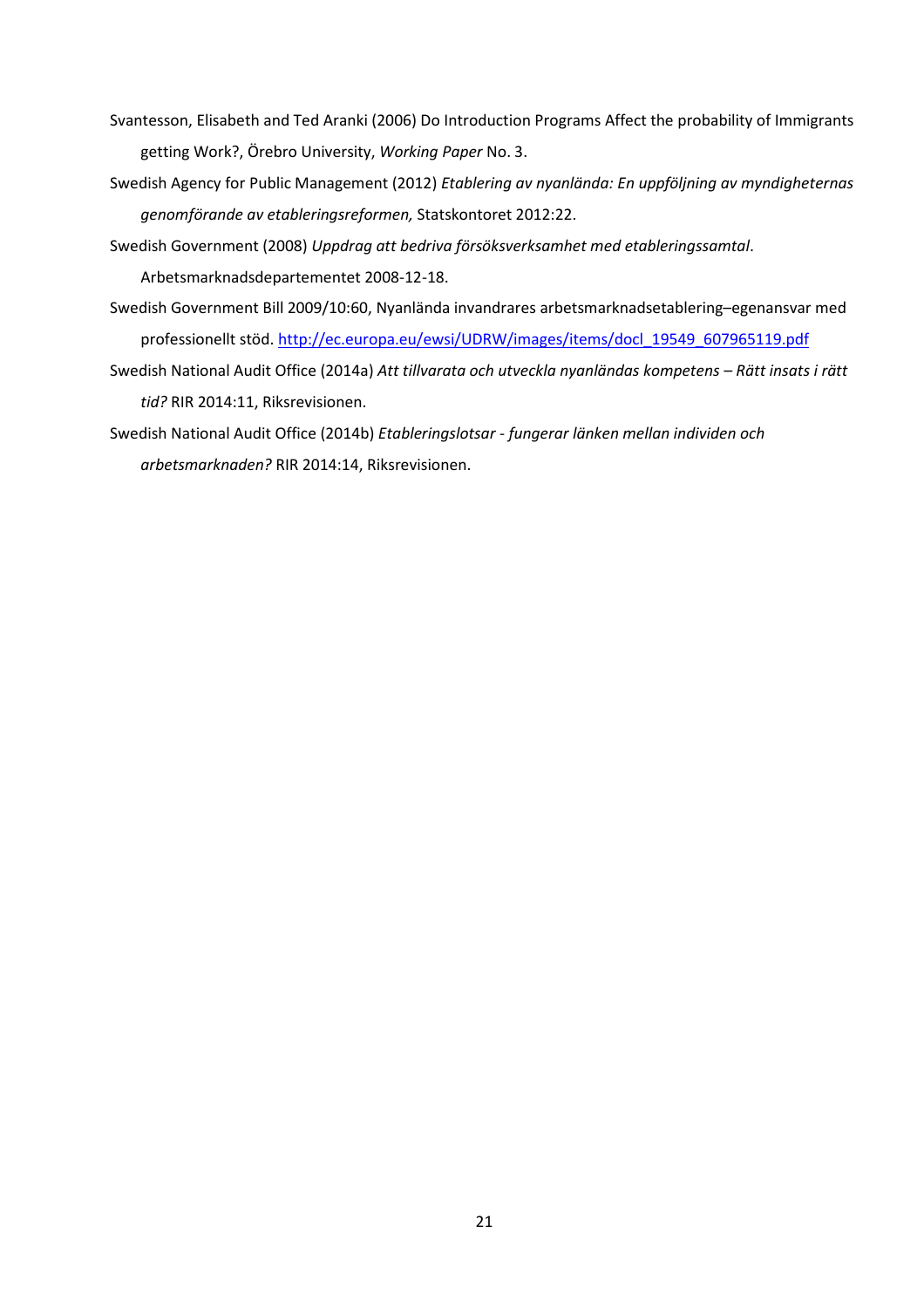|                                                                                                                                                                                                                                            | <b>Treatment group</b>                                                |                                                                               | <b>Comparison group</b>                                              |                                                                      |  |  |
|--------------------------------------------------------------------------------------------------------------------------------------------------------------------------------------------------------------------------------------------|-----------------------------------------------------------------------|-------------------------------------------------------------------------------|----------------------------------------------------------------------|----------------------------------------------------------------------|--|--|
|                                                                                                                                                                                                                                            | All                                                                   | Women                                                                         | All                                                                  | Women                                                                |  |  |
| Women                                                                                                                                                                                                                                      | 47.9                                                                  |                                                                               | 48.6                                                                 |                                                                      |  |  |
| Year of Birth:<br>1944 - 1953<br>1954 - 1963<br>1964 - 1973<br>1974 - 1983<br>1984 - 1992<br><b>Refugee Category:</b><br>Quota Refugee<br><b>Migration Board Housing</b>                                                                   | 3.6<br>9.9<br>18.5<br>32.5<br>35.6<br>15.5<br>31.0                    | 3.7<br>11.0<br>19.3<br>31.3<br>34.7<br>15.3<br>30.8                           | 3.8<br>8.5<br>18.6<br>35.0<br>34.1<br>11.6<br>33.5                   | 3.8<br>8.6<br>17.5<br>33.5<br>36.6<br>11.8<br>31.7                   |  |  |
| Own Housing<br><b>Family Reunion</b>                                                                                                                                                                                                       | 43.6<br>9.9                                                           | 40.0<br>13.9                                                                  | 45.0<br>10.0                                                         | 42.9<br>13.7                                                         |  |  |
| <b>Education</b><br>Primary < 9 years<br>Lower Secondary<br><b>Upper Secondary</b><br>Post Secondary<br>Unknown                                                                                                                            | 40.3<br>9.6<br>19.2<br>19.5<br>11.3                                   | 46.8<br>8.6<br>16.5<br>18.1                                                   | 23.8<br>6.2<br>13.5<br>17.9<br>38.6                                  | 29.2<br>5.0<br>10.1<br>13.0<br>42.8                                  |  |  |
| <b>Country/Region of birth</b><br>Afghanistan<br>Eritrea<br>Europe<br>Iraq<br>Iran<br>Somalia<br>Other African country<br>Other Asian country<br>Other Middle-Eastern country<br><b>Other Regions</b>                                      | 8.7<br>13.8<br>2.5<br>19.0<br>7.0<br>28.7<br>8.9<br>4.8<br>6.0<br>0.6 | 10.0<br>8.9<br>14.7<br>2.4<br>20.5<br>6.2<br>28.7<br>9.0<br>4.3<br>4.7<br>0.6 | 4.1<br>7.6<br>2.7<br>14.1<br>4.4<br>53.6<br>5.3<br>3.8<br>3.8<br>0.6 | 5.1<br>8.6<br>2.9<br>14.6<br>3.6<br>52.0<br>5.4<br>3.7<br>3.5<br>0.7 |  |  |
| County<br>Stockholm<br>Västra Götaland<br>Skåne, Halland, Blekinge<br>Uppsala, Gävleborg, Västmanland<br>Södermanland, Östergötland<br>Örebro, Värmland, Dalarna<br>Jönköping, Kronoberg, Kalmar et al<br>Norrbotten, Västernorrland et al | 17.3<br>15.7<br>14.0<br>10.5<br>11.6<br>9.7<br>8.4<br>13.0            | 17.7<br>15.2<br>13.9<br>11.2<br>12.2<br>9.4<br>7.2<br>13.2                    | 15.7<br>18.0<br>9.5<br>13.9<br>9.6<br>12.0<br>11.2<br>10.0           | 16.4<br>16.7<br>9.6<br>14.2<br>9.9<br>12.2<br>10.2<br>10.8           |  |  |
| <b>National registration, days</b><br><b>Residence permit, months</b>                                                                                                                                                                      | 248.2<br>6.9                                                          | 252.0<br>6.7                                                                  | 238.7<br>5.6                                                         | 238.1<br>5.6                                                         |  |  |
| Residence permits 1 q of 2011/2010<br>2 quarters of 2011/2010<br>3 quarters of 2011/2010<br>4 quarters of 2011/2010                                                                                                                        | 18.2<br>22.5<br>31.0<br>28.3                                          |                                                                               | 16.8<br>21.5<br>29.3<br>32.7                                         |                                                                      |  |  |
| <b>Observations</b>                                                                                                                                                                                                                        | 5,300                                                                 | 2,538                                                                         | 6,597                                                                | 3,209                                                                |  |  |

**Table 1. Means and frequencies for the control variables for the treatment and comparison groups. Per cent.**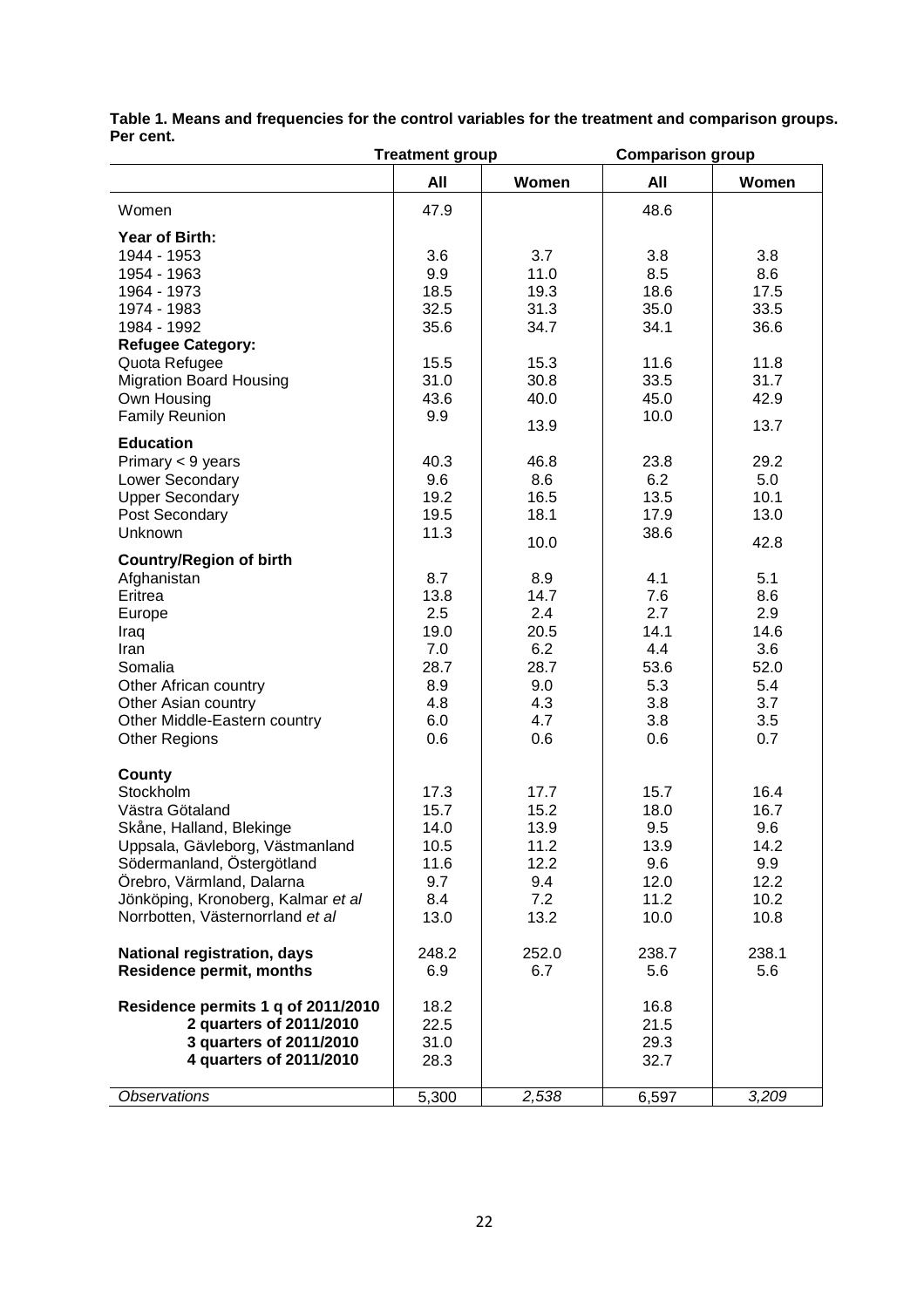**Table 2 Means and frequencies for the outcome variables by time with residence permit. Per cent and EUR.** 

|                                                        | <b>Treatment group 2012</b> |       | <b>Comparison group 2011</b> |       |  |
|--------------------------------------------------------|-----------------------------|-------|------------------------------|-------|--|
|                                                        | All                         | Women | All                          | Women |  |
| Employed, %                                            |                             |       |                              |       |  |
| Residence permit one quarter of 2011/2010              | 20.2                        | 13.2  | 14.2                         | 7.6   |  |
| two quarters of 2011/2010                              | 21.5                        | 13.2  | 18.1                         | 11.0  |  |
| three quarters of 2011/2010                            | 24.4                        | 13.2  | 24.1                         | 15.7  |  |
| more than three quarters of 2011/2010                  | 26.9                        | 16.8  | 26.0                         | 17.2  |  |
| All                                                    | 23.6                        | 14.3  | 21.8                         | 13.8  |  |
| Has wage inome, %                                      |                             |       |                              |       |  |
| Residence permit one quarter of 2011/2010 <sup>a</sup> | 19.9                        | 13.2  | 14.2                         | 7.6   |  |
| two quarters of 2011/2010                              | 21.4                        | 13.2  | 17.9                         | 10.9  |  |
| three quarters of 2011/2010                            | 24.1                        | 13.2  | 24.0                         | 15.7  |  |
| more than three quarters of 2011/2010                  | 26.6                        | 16.7  | 25.9                         | 17.2  |  |
| All                                                    | 23.5                        | 14.3  | 21.7                         | 13.8  |  |
| Annual wage income, median <sup>a</sup>                |                             |       |                              |       |  |
| Residence permit one quarter of 2011/2010 <sup>a</sup> | 43.7                        | 27.6  | 40.8                         | 38.9  |  |
| two quarters of 2011/2010                              | 57.6                        | 43.0  | 51.1                         | 45.4  |  |
| three quarters of 2011/2010                            | 54.5                        | 45.2  | 44.7                         | 33.8  |  |
| more than three quarters of 2011/2010                  | 62.9                        | 47.4  | 66.8                         | 62.9  |  |
| All                                                    | 55.7                        | 43.8  | 51.5                         | 44.5  |  |
| Student, %                                             |                             |       |                              |       |  |
| Residence permit one quarter of 2011/2010 <sup>a</sup> | 2.3                         | 2.5   | 1.0                          | 0.9   |  |
| two quarters of 2011/2010                              | 3.4                         | 2.0   | 2.2                          | 1.9   |  |
| three quarters of 2011/2010                            | 3.9                         | 3.9   | 3.3                          | 2.4   |  |
| more than three quarters of 2011/2010                  | 6.0                         | 4.9   | 5.8                          | 4.1   |  |
| All                                                    | 4.1                         | 3.6   | 3.5                          | 2.6   |  |
|                                                        |                             |       |                              |       |  |

<sup>a</sup> Reported in EUR10s in 2012 prices for those with positive wages according to the exchange rate in October 2015.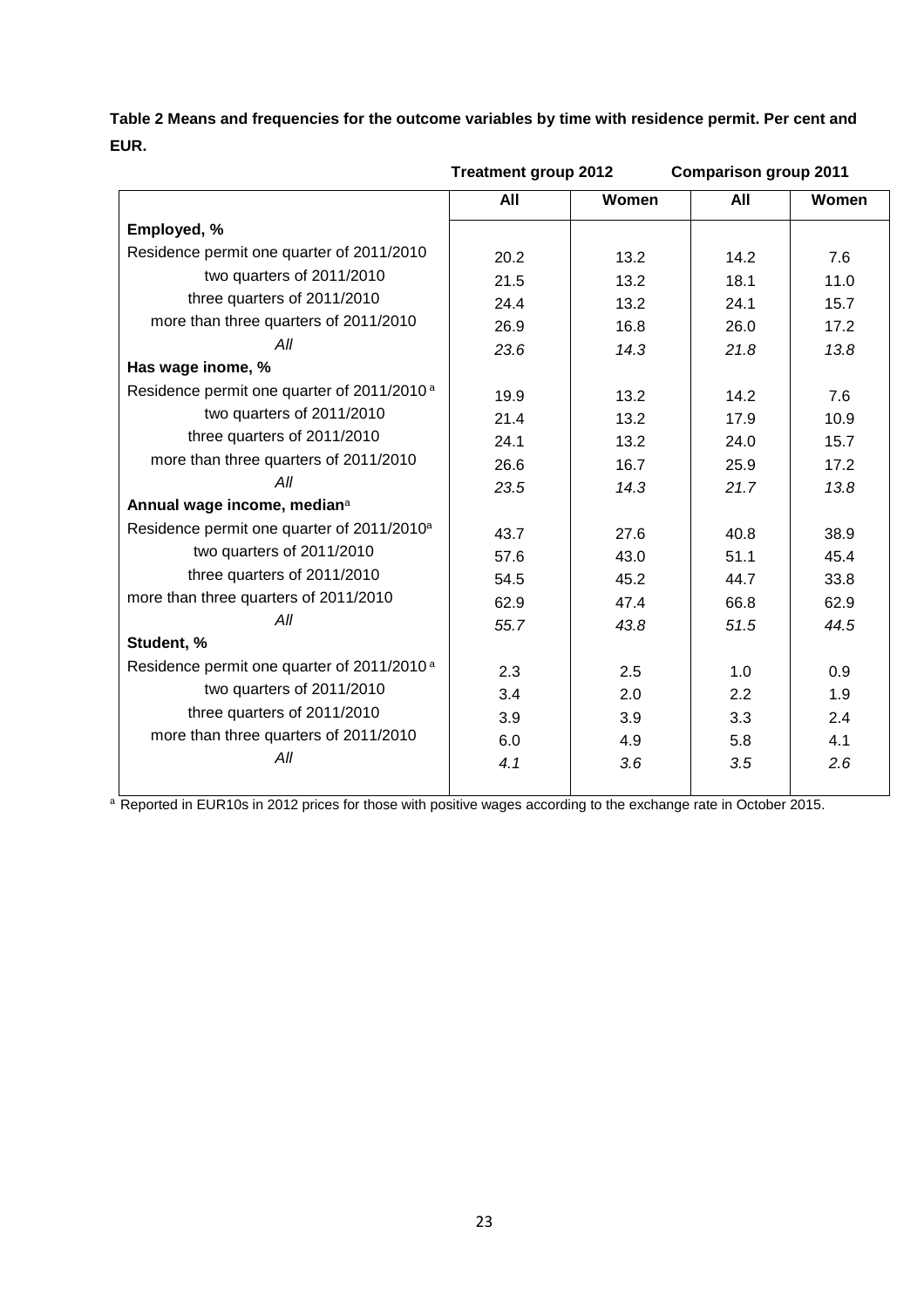**Table 3. Estimates of the effect of the Establishment Reform on the probability of employment in 2012 as compared to the effect for the Comparison group in 2011. Both sexes.** 

| Variabler                | (1)         | (2)         | (3)              | (4)         | (5)         | (6)         | (7)         | (8)         |
|--------------------------|-------------|-------------|------------------|-------------|-------------|-------------|-------------|-------------|
| Reform                   | $0.017**$   | $-0.007$    | $-0.029***$      | $-0.032***$ | $-0.034***$ | $-0.030***$ | $-0.027***$ | 0,018       |
|                          | [0.008]     | [0.008]     | [0.008]          | [0.008]     | [0.008]     | [0.008]     | [0.008]     | [0.011]     |
| Female                   | $-0.167***$ | $-0.167***$ | $-0.145***$      | $-0.139***$ | $-0.142***$ | $-0.143***$ | $-0.146***$ | $-0,146***$ |
| Year of birth            | Pos.***     | Pos.***     | Pos.***          | Pos.***     | Pos.***     | Pos.***     | Pos.***     | Pos.***     |
| Afghanistan              |             | Pos.***     | Pos.***          | Pos.***     | Pos.***     | Pos.***     | Pos.***     | Pos.***     |
| Eritrea                  |             | Pos.***     | Pos.***          | Pos.***     | Pos.***     | Pos.***     | Pos.***     | Pos.***     |
| Europe                   |             | Pos.***     | Pos.***          | Pos.***     | Pos.***     | Pos.***     | Pos.***     | Pos.***     |
| Iraq                     |             | 0           | $\boldsymbol{0}$ | 0           | 0           | 0           | 0           | 0           |
| Iran                     |             | Pos.***     | Pos.***          | Pos.***     | Pos.***     | Pos.***     | Pos.***     | Pos.***     |
| Somalia                  |             | Neg.**      | Pos.             | Pos.        | Pos.        | Pos.        | Pos.        | Pos.**      |
| Other African country    |             | Pos.***     | Pos.***          | Pos.***     | Pos.***     | Pos.***     | Pos.***     | Pos.***     |
| Other Asian country      |             | Pos.***     | Pos.***          | Pos.***     | Pos.***     | Pos.***     | Pos.***     | Pos.***     |
| Other Middle Eastern     |             | Pos.**      | Pos.**           | Pos.**      | Pos.**      | Pos.**      | Pos.***     | Pos.***     |
| <b>Other Regions</b>     |             | Pos.***     | Pos.***          | Pos.***     | Pos.***     | Pos.***     | Pos.***     | Pos.***     |
| Primary Educ. < 9 years  |             |             | 0                | 0           | 0           | 0           | 0           | 0           |
| Lower Secondary Educ.    |             |             | Pos.**           | Pos.**      | Pos.**      | Pos.**      | Pos.*       | Pos.*       |
| Upper Secondary Educ.    |             |             | Pos.***          | Pos.***     | Pos.***     | Pos.***     | Pos.***     | Pos.***     |
| Post Secondary Educ.     |             |             | Pos.***          | Pos.***     | Pos.***     | Pos.***     | Pos.***     | Pos.***     |
| <b>Unknown Education</b> |             |             | Neg.***          | Neg.***     | Neg.***     | Neg.***     | Neg.***     | Neg.***     |
| Own Housing              |             |             |                  | 0           | 0           | 0           | 0           | 0           |
| Quota Refugee            |             |             |                  | Neg.        | Neg.        | Neg.*       | Neg.***     | Neg.**      |
| Migration Board Hous.    |             |             |                  | Neg.***     | Neg***.     | Neg.***     | Neg.***     | Neg.        |
| <b>Family Reunion</b>    |             |             |                  | Neg.***     | Neg.***     | Neg.***     | Neg.***     | Neg.***     |
| National Registr. Days   |             |             |                  |             | Pos.***     | Pos.**      | Pos.**      | Pos.**      |
| Residence Permit 1 q.    |             |             |                  |             |             | 0           | 0           | 0           |
| Residence Permit 2 q.    |             |             |                  |             |             | Pos.        | Pos.        | Pos.        |
| Residence Permit 3 q.    |             |             |                  |             |             | Pos.***     | Pos.***     | Pos.***     |
| Residence Permit 4 q.    |             |             |                  |             |             | Pos.***     | Pos.***     | Pos.***     |
| Stockholm County         |             |             |                  |             |             |             | 0           | 0           |
| Västra Götaland          |             |             |                  |             |             |             | Neg.***     | Neg.***     |
| Skåne, Halland et al     |             |             |                  |             |             |             | Neg.***     | Neg.***     |
| Uppsala, Gävleborg et al |             |             |                  |             |             |             | Neg.***     | Neg.***     |
| Södermanland et al       |             |             |                  |             |             |             | Neg.***     | Neg.***     |
| Örebro, Värmland et al   |             |             |                  |             |             |             | Neg.***     | Neg.***     |
| Jönköping, Kalmar et al  |             |             |                  |             |             |             | Neg.***     | Neg.***     |
| Västernorrland et al     |             |             |                  |             |             |             | Pos.        | Pos.        |
| Reform*Quota Refugee     |             |             |                  |             |             |             |             | Neg.***     |
| Reform*MigBoard Hous.    |             |             |                  |             |             |             |             | Neg.***     |
| Reform*Family Reunion    |             |             |                  |             |             |             |             | Neg.**      |
| Observations             | 11,897      | 11,897      | 11,897           | 11,897      | 11,897      | 11,897      | 11,897      | 11,897      |
| Adjusted R <sup>2</sup>  | 0.055       | 0.074       | 0.09             | 0.0952      | 0.1021      | 0.103       | 0.1244      | 0.1283      |

Reform is equal to 1 if the individual belongs to the Treatment group and equal to 0 if he/she belongs to the Comparison group. Values for the reference groups are marked as 0. \*\*\* p<0.01, \*\* p<0.05, \* p<0.1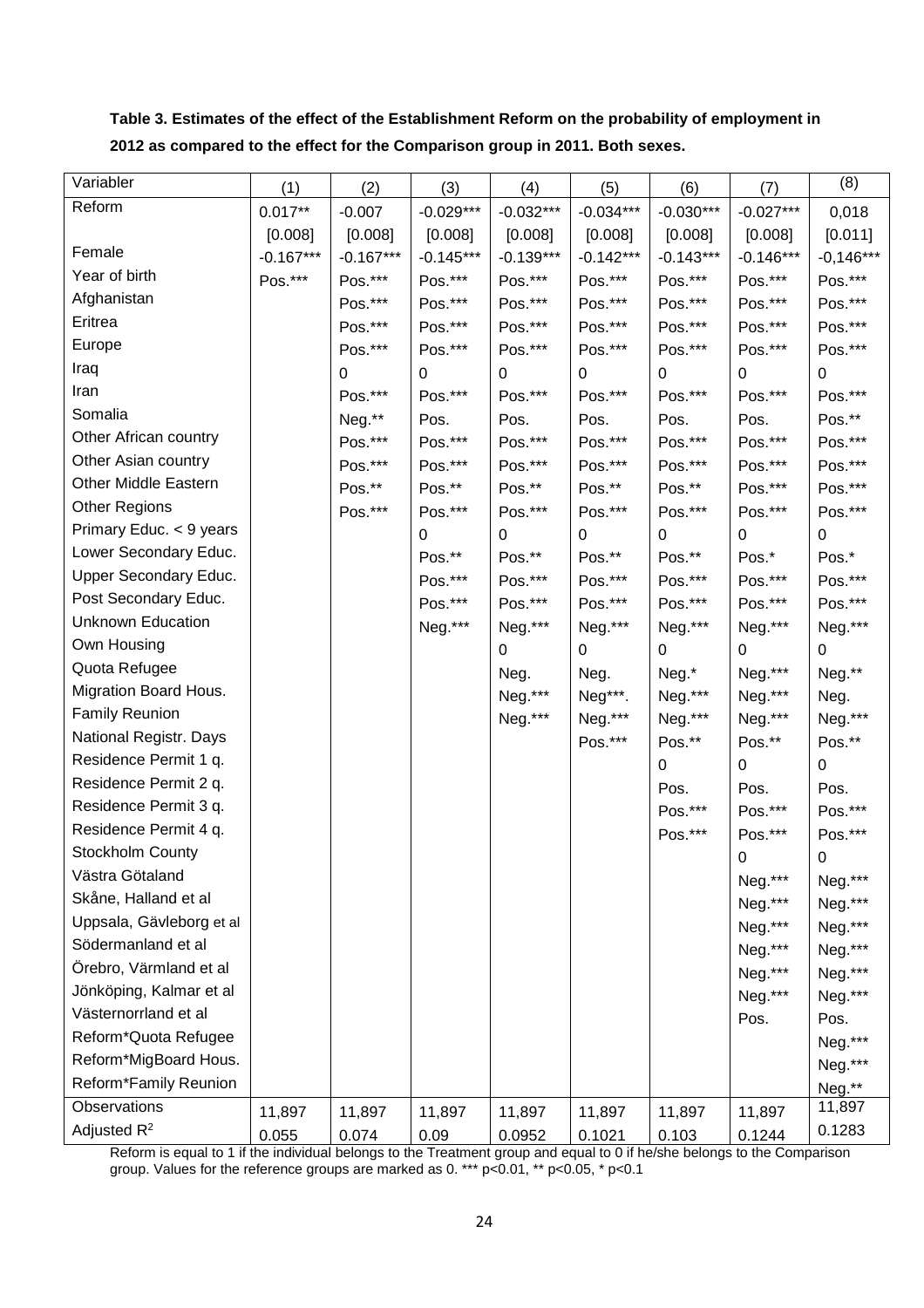**Table 4. Estimates of the effect of the Establishment Reform on log annual earnings in 2012 as compared to the effect for the Comparison group in 2011. Both sexes.** 

| Variables                    | (1)         | (2)         | (3)              | (4)         | (5)         | (6)         | (7)         |
|------------------------------|-------------|-------------|------------------|-------------|-------------|-------------|-------------|
| Reform                       | 0.090       | 0.061       | 0.023            | $-0.005$    | $-0.008$    | 0.016       | 0.016       |
|                              | [0.007]     | [0.007]     | [0.007]          | [0.007]     | [0.008]     | [0.008]     | [0.008]     |
| Female                       | $-0.239***$ | $-0.237***$ | $-0.219***$      | $-0.203***$ | $-0.218***$ | $-0.222***$ | $-0.243***$ |
|                              | [0.061]     | [0.061]     | [0.061]          | [0.061]     | [0.061]     | [0.061]     | [0.061]     |
| Year of birth                | Neg.***     | Neg.***     | Neg.***          | Neg.***     | Neg.***     | Neg.***     | Neg.***     |
| Afghanistan                  |             | Neg.        | Neg.             | Neg.        | Neg.        | Neg.        | Neg.        |
| Eritrea                      |             | Neg.*       | Neg.**           | Neg.        | Neg.        | Neg.        | Neg.        |
| Europe                       |             | Pos.**      | Pos.**           | Pos.***     | Pos.***     | Pos.***     | Pos.***     |
| Iraq                         |             | $\mathbf 0$ | 0                | 0           | 0           | 0           | 0           |
| Iran                         |             | Neg.***     | Neg.***          | Neg.***     | Neg.**      | Neg.***     | Neg.***     |
| Somalia                      |             | Neg.***     | Neg.***          | Neg.***     | Neg.***     | Neg.***     | Neg.**      |
| <b>Other African Country</b> |             | Neg.*       | Neg.*            | Neg.        | Neg.        | Neg.        | Neg.        |
| <b>Other Asian Country</b>   |             | Pos.        | Pos.             | Pos.        | Pos.        | Pos.        | Pos.        |
| <b>Other Middle Eastern</b>  |             | Pos.*       | Pos.*            | Pos.**      | Pos.**      | Pos.**      | Pos.**      |
| <b>Other Regions</b>         |             | Neg.        | Neg.             | Neg.        | Neg.        | Neg.        | Neg.        |
| Primary Educ. < 9 years      |             |             | 0                | 0           | 0           | 0           | 0           |
| Lower Secondary Educ.        |             |             | Pos.             | Pos.        | Pos.        | Pos.        | Pos.        |
| <b>Upper Secondary Educ.</b> |             |             | Pos.             | Pos.        | Pos.        | Pos.        | Pos.        |
| Post Secondary Educ.         |             |             | Neg.             | Neg.        | Neg.        | Neg.        | Neg.        |
| <b>Unknown Education</b>     |             |             | Neg.***          | Neg.***     | Neg.**      | Neg.**      | Neg.**      |
| Own Housing                  |             |             | $\boldsymbol{0}$ | 0           | 0           | 0           | 0           |
| Quota Refugee                |             |             |                  | Neg.***     | Neg.***     | Neg.***     | Neg.**      |
| Migration Board Hous.        |             |             |                  | Neg.***     | Neg.***     | Neg.***     | Neg.        |
| <b>Family Reunion</b>        |             |             |                  | Neg.*       | Neg.*       | Neg.*       | Neg.        |
| National Registr., Days      |             |             |                  |             | Pos.***     | Pos.        | Pos.        |
| Residence Permit 1 q.        |             |             |                  |             |             | 0           | 0           |
| Residence Permit 2 q.        |             |             |                  |             |             | Pos.***     | Pos.***     |
| Residence Permit 3 q.        |             |             |                  |             |             | Pos.**      | Pos.*       |
| Residence Permit 4 q.        |             |             |                  |             |             | Pos.***     | Pos.**      |
| Stockholm County             |             |             |                  |             |             |             | 0           |
| Västra Götaland              |             |             |                  |             |             |             | Neg.**      |
| Skåne, Halland, Blekinge     |             |             |                  |             |             |             | Neg.**      |
| Uppsala, Gävleborg et al     |             |             |                  |             |             |             | Neg.***     |
| Södermanland et al           |             |             |                  |             |             |             | Neg.***     |
| Örebro, Värmland et al       |             |             |                  |             |             |             | Neg.**      |
| Jönköping, Kalmar et al      |             |             |                  |             |             |             | Neg.***     |
| Västernorrland et al         |             |             |                  |             |             |             | Neg.**      |
| Observations                 | 2,672       | 2,672       | 2,672            | 2,672       | 2,672       | 2,672       | 2,672       |
| Adjusted R <sup>2</sup>      | 0.0098      | 0.0245      | 0.0292           | 0.0366      | 0.0441      | 0.0471      | 0.0672      |

Reform is equal to 1 if the individual belongs to the Treatment group and equal to 0 if he/she belongs to the Comparison group. Values for the reference groups are marked as 0.Level of statistical significance is indicated by \*\*\* p<0.01, \*\* p<0.05, \* p<0.1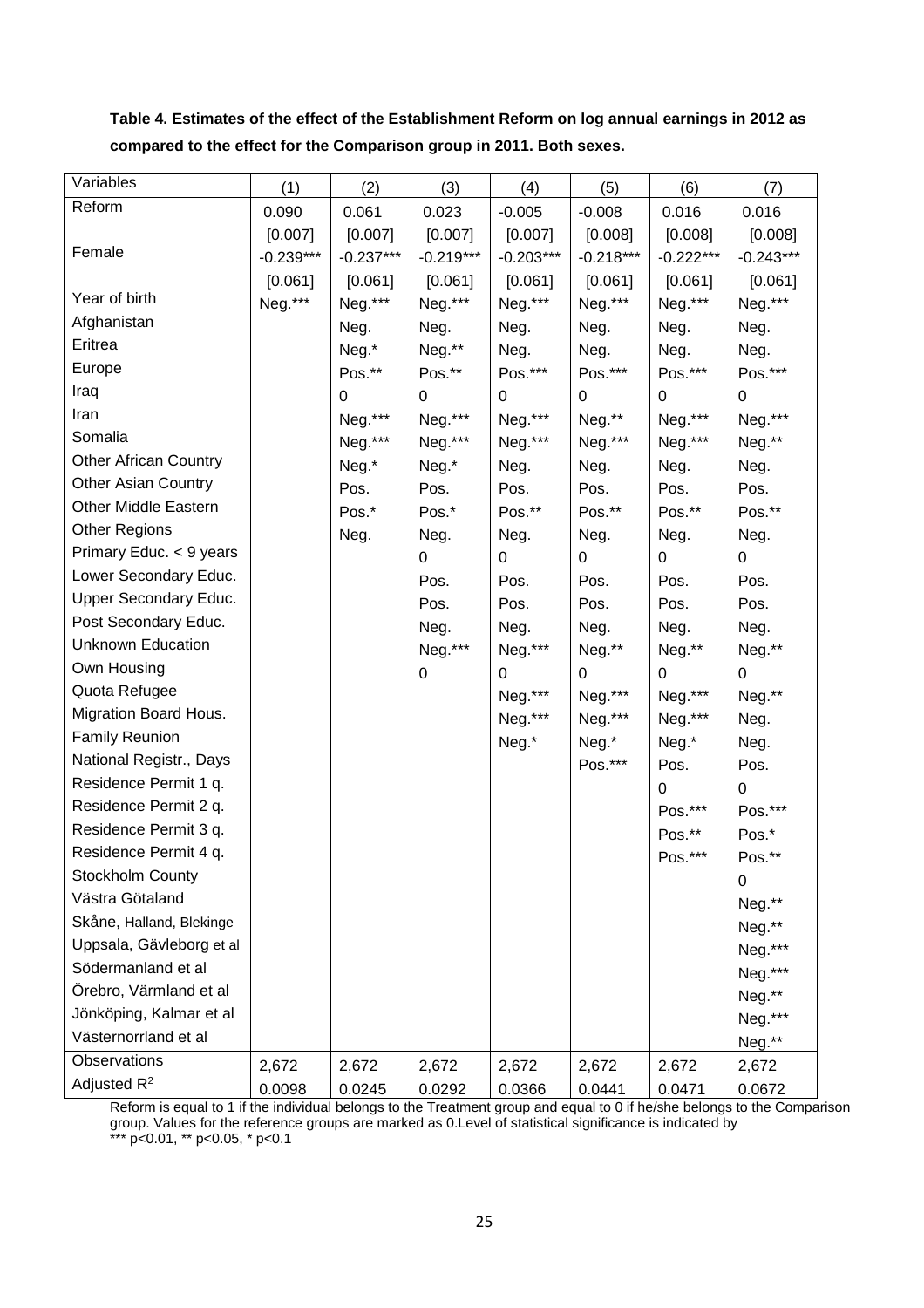### **Appendix Table A.**

## **Estimates of the effect of the Establishment Reform on the probability of employment in 2012 as compared to the effect for the Comparison group in 2011. Both sexes. Standard errors in brackets.**

| Variables              | (1)         | (2)                   | (3)              | (4)              | (5)              | (6)             | (7)             | (8)                  |
|------------------------|-------------|-----------------------|------------------|------------------|------------------|-----------------|-----------------|----------------------|
|                        |             |                       |                  |                  |                  |                 |                 |                      |
| Reform                 | $0.017**$   | $-0.007$              | $-0.029***$      | $-0.032***$      | $-0.034***$      | $-0.030***$     | $-0.027***$     | 0,018                |
|                        | [0.008]     | [0.008]               | [0.008]          | [0.008]          | $[0.008]$        | [0.008]         | [0.008]         | [0.011]              |
| Female                 | $-0.167***$ | $-0.167***$           | $-0.145***$      | $-0.139***$      | $-0.142***$      | $-0.143***$     | $-0.146***$     | $-0.146***$          |
|                        | [0.007]     | [0.007]               | [0.008]          | [0.008]          | [0.008]          | [0.008]         | [0.007]         | [0.007]              |
| Year of birth          | $0.005***$  | $0.005***$            | $0.005***$       | $0.005***$       | $0.005***$       | $0.005***$      | $0.005***$      | $0.005***$           |
|                        | [0.000]     | [0.000]               | [0.000]          | [0.000]          | [0.000]          | [0.000]         | [0.000]         | [0.000]              |
| Afghanistan            |             | $0.052***$            | $0.079***$       | $0.093***$       | $0.097***$       | $0.097***$      | $0.098***$      | $0.096***$           |
|                        |             | [0.017]               | [0.018]          | [0.018]          | [0.018]          | [0.018]         | [0.018]         | [0.018]              |
| Eritrea                |             | $0.106***$            | $0.106***$       | $0.111***$       | $0.107***$       | $0.111***$      | $0.092***$      | $0.100***$           |
|                        |             | [0.015]               | [0.015]          | [0.015]          | [0.015]          | [0.015]         | [0.016]         | [0.016]              |
| Europa                 |             | $0.089***$            | $0.080***$       | $0.082***$       | $0.080***$       | $0.081***$      | $0.101***$      | $0.103***$           |
|                        |             | [0.025]               | [0.024]          | [0.025]          | [0.024]          | [0.024]         | [0.024]         | [0.024]              |
| Iraq                   |             | 0                     | 0                | 0                | 0                | 0               | 0               | 0                    |
| Iran                   |             | $0.111***$            | $0.088***$       | $0.080***$       | $0.087***$       | $0.088***$      | $0.088***$      | $0.083***$           |
| Somalia                |             | [0.018]               | [0.018]<br>0.012 | [0.018]<br>0.004 | [0.018]<br>0.001 | [0.018]<br>0.00 | [0.018]<br>0.02 | [0.018]<br>$0.027**$ |
|                        |             | $-0.025**$<br>[0.011] | [0.011]          | [0.012]          | [0.012]          | [0.012]         | [0.012]         | [0.012]              |
| Other African          |             | $0.101***$            | $0.101***$       | $0.102***$       | $0.105***$       | $0.108***$      | $0.097***$      | $0.105***$           |
|                        |             | [0.017]               | [0.017]          | [0.017]          | [0.017]          | [0.017]         | [0.017]         | [0.017]              |
| Other Asia             |             | $0.153***$            | $0.139***$       | $0.134***$       | $0.136***$       | $0.137***$      | $0.124***$      | $0.122***$           |
|                        |             | [0.020]               | [0.020]          | [0.020]          | [0.020]          | [0.020]         | [0.020]         | [0.020]              |
| Oth. Middle East       |             | $0.041**$             | $0.038**$        | $0.040**$        | $0.046**$        | $0.047**$       | $0.066***$      | $0.065***$           |
|                        |             | [0.019]               | [0.019]          | [0.019]          | [0.019]          | [0.019]         | [0.019]         | [0.019]              |
| <b>Other Regions</b>   |             | $0.155***$            | $0.158***$       | $0.151***$       | $0.156***$       | $0.152***$      | $0.144***$      | $0.142***$           |
|                        |             | [0.048]               | [0.048]          | [0.048]          | [0.047]          | [0.047]         | [0.047]         | [0.047]              |
| Primary < 9 yrs        |             |                       | 0                | 0                | 0                | 0               | 0               | 0                    |
| Lower Secondary        |             |                       | $0.034**$        | $0.032**$        | $0.030**$        | $0.030**$       | $0.026*$        | $0.024*$             |
|                        |             |                       | [0.015]          | [0.015]          | [0.015]          | [0.015]         | [0.015]         | [0.014]              |
| <b>Upper Secondary</b> |             |                       | $0.091***$       | $0.091***$       | $0.089***$       | $0.089***$      | $0.085***$      | $0.084***$           |
|                        |             |                       | [0.011]          | [0.011]          | [0.011]          | [0.011]         | [0.011]         | [0.011]              |
| Post Secondary         |             |                       | $0.075***$       | $0.077***$       | $0.076***$       | $0.076***$      | $0.072***$      | $0.070***$           |
|                        |             |                       | [0.011]          | [0.011]          | [0.011]          | [0.011]         | [0.011]         | [0.011]              |
| Unknown Educ.          |             |                       | $-0.078***$      | $-0.078***$      | $-0.065***$      | $-0.063***$     | $-0.062***$     | $-0.064***$          |
|                        |             |                       | [0.011]          | [0.010]          | [0.011]          | [0.011]         | [0.010]         | [0.010]              |
| Own Housing            |             |                       |                  | 0                | 0                | 0               | 0               | 0                    |
| Quota Refugee          |             |                       |                  | $-0.02$          | $-0.015$         | $-0.023*$       | $-0.040***$     | $0.045**$            |
|                        |             |                       |                  | [0.012]          | [0.012]          | [0.012]         | [0.013]         | [0.018]              |
| Mig. Board Hous        |             |                       |                  | $-0.052***$      | $-0.062***$      | $-0.053***$     | $-0.036***$     | $-0.016$             |
|                        |             |                       |                  | [0.009]          | [0.009]          | [0.009]         | [0.009]         | [0.011]              |
| <b>Family Reunion</b>  |             |                       |                  | $-0.097***$      | $-0.096***$      | $-0.102***$     | $-0.091***$     | $-0.064***$          |
|                        |             |                       |                  | [0.013]          | [0.013]          | [0.014]         | [0.013]         | [0.017]              |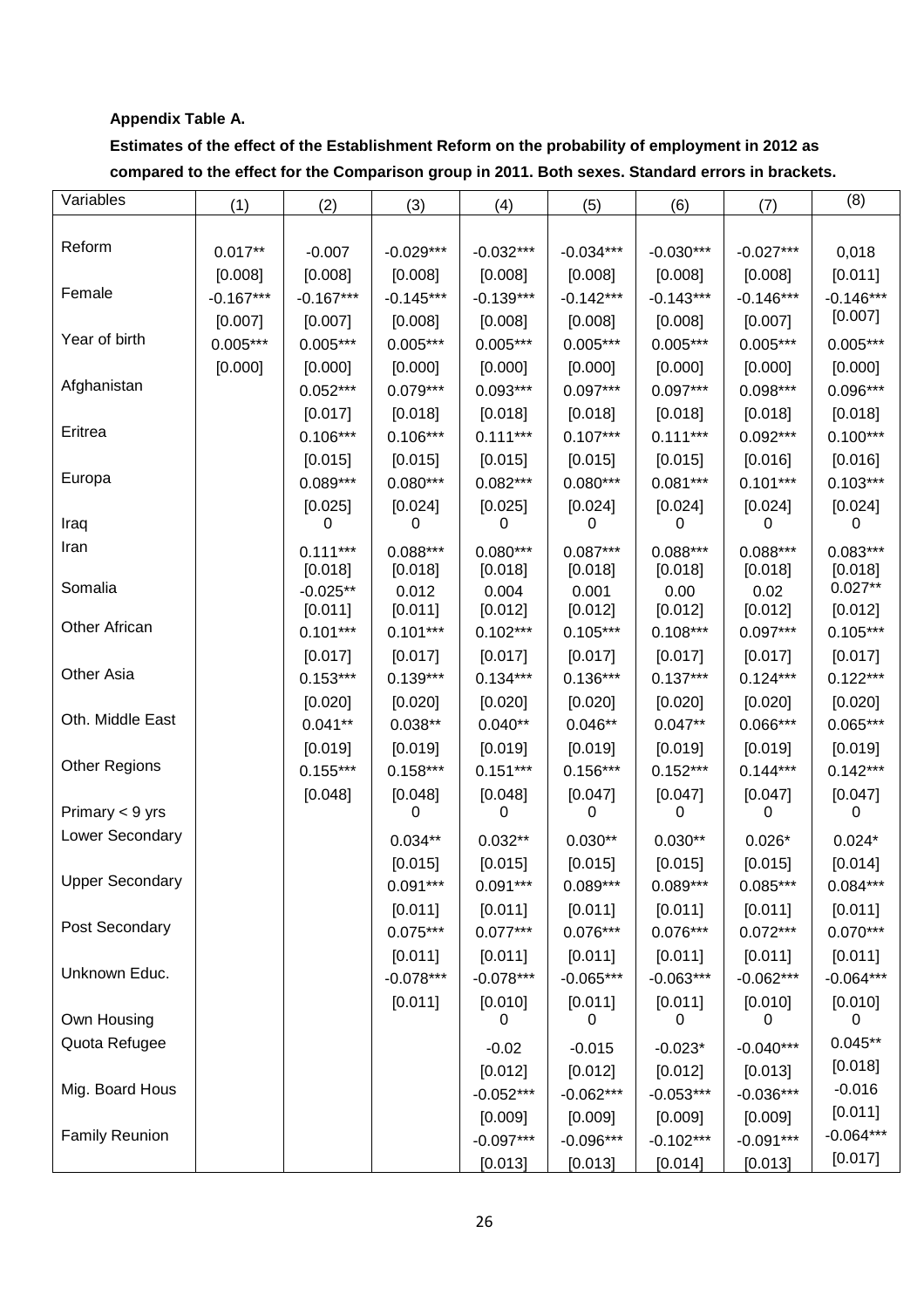### **Appendix Table A cont.**

| Nat. Registr. Days    |        |        |        |        | $0.033***$<br>[0.004] | $0.014**$<br>[0.006] | $0.016**$<br>[0.006] | $0.015**$<br>[0.006]   |
|-----------------------|--------|--------|--------|--------|-----------------------|----------------------|----------------------|------------------------|
| Residence Permit 1q   |        |        |        |        |                       | 0                    | 0                    | 0                      |
| Residence Permit 2q   |        |        |        |        |                       | 0.013                | 0.013                | 0.014                  |
|                       |        |        |        |        |                       | [0.013]              | [0.012]              | [0.012]                |
| Residence Permit 3q   |        |        |        |        |                       | $0.051***$           | $0.048***$           | $0.047***$             |
|                       |        |        |        |        |                       | [0.015]              | [0.015]              | [0.015]                |
| Resid. Permit > 3q    |        |        |        |        |                       | $0.062***$           | $0.059***$           | $0.061***$             |
|                       |        |        |        |        |                       | [0.019]              | [0.019]              | [0.019]                |
| Stockholm County      |        |        |        |        |                       |                      | 0                    |                        |
| Västra Götaland       |        |        |        |        |                       |                      | $-0.134***$          | $-0.134***$            |
|                       |        |        |        |        |                       |                      | [0.013]              | [0.013]                |
| Skåne, Halland et al  |        |        |        |        |                       |                      | $-0.128***$          | $-0.129***$            |
|                       |        |        |        |        |                       |                      | [0.014]              | [0.014]                |
| Uppsala et al         |        |        |        |        |                       |                      | $-0.150***$          | $-0.151***$            |
|                       |        |        |        |        |                       |                      | [0.014]              | [0.014]                |
| Södermanland et al    |        |        |        |        |                       |                      | $-0.171***$          | $-0.174***$            |
|                       |        |        |        |        |                       |                      | [0.015]              | [0.015]                |
| Örebro et al          |        |        |        |        |                       |                      | $-0.096***$          | $-0.096***$            |
|                       |        |        |        |        |                       |                      | [0.015]              | [0.015]                |
| Jönköping et al       |        |        |        |        |                       |                      | $-0.143***$          | $-0.140***$            |
| Västernorrland et al  |        |        |        |        |                       |                      | [0.016]              | [0.015]                |
|                       |        |        |        |        |                       |                      | 0.005                | 0.002                  |
| Reform*Quota Refug    |        |        |        |        |                       |                      | [0.016]              | [0.016]<br>$-0.170***$ |
|                       |        |        |        |        |                       |                      |                      | [0.023]                |
| Reform*MigrBHousing   |        |        |        |        |                       |                      |                      | $-0.047***$            |
|                       |        |        |        |        |                       |                      |                      | [0.017]                |
| Reform*Family Reunion |        |        |        |        |                       |                      |                      | $-0.057**$             |
|                       |        |        |        |        |                       |                      |                      | [0.025]                |
| Observations          | 11,897 | 11,897 | 11,897 | 11,897 | 11,897                | 11,897               | 11,897               | 11,897                 |
| Adjusted $R^2$        | 0.055  | 0.074  | 0.090  | 0.0952 | 0.1021                | 0.103                | 0.1244               | 0.1283                 |

Reform is equal to 1 if the individual belongs to the Treatment group and equal to 0 if he/she belongs to the Comparison group. Values for the reference groups are denoted by 0.Level of statistical significance is indicated by \*\*\* p<0.01, \*\* p<0.05, \* p<0.1.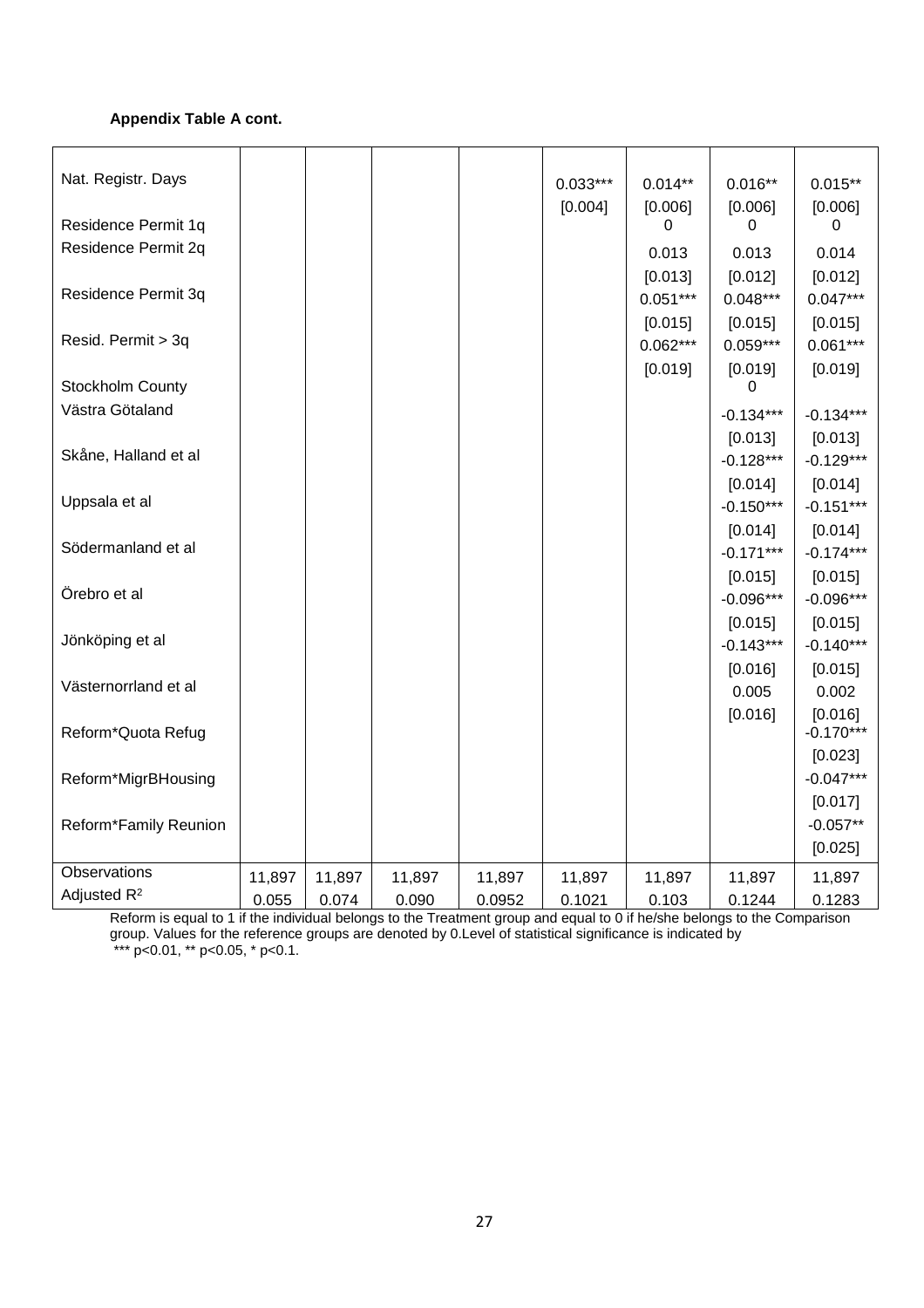### **Appendix Table B.**

**Estimates of the effect of the Establishment Reform on log annual earnings in 2012 as compared to the effect for the Comparison group in 2011. Both sexes.** 

| Variables              | (1)         | (2)         | (3)         | (4)         | (5)         | (6)         | (7)         |
|------------------------|-------------|-------------|-------------|-------------|-------------|-------------|-------------|
|                        |             |             |             |             |             |             |             |
| Reform                 | 0.090       | 0.061       | 0.023       | $-0.005$    | $-0.008$    | 0.016       | 0.016       |
|                        | [0.056]     | [0.058]     | [0.059]     | [0.059]     | [0.059]     | [0.060]     | [0.059]     |
| Female                 | $-0.239***$ | $-0.237***$ | $-0.219***$ | $-0.203***$ | $-0.218***$ | $-0.222***$ | $-0.243***$ |
|                        | [0.061]     | [0.061]     | [0.061]     | [0.061]     | [0.061]     | [0.061]     | [0.061]     |
| Year of birth          | $-0.012***$ | $-0.010***$ | $-0.011***$ | $-0.011***$ | $-0.011***$ | $-0.011***$ | $-0.010***$ |
|                        | [0.003]     | [0.003]     | [0.003]     | [0.003]     | [0.003]     | [0.003]     | [0.003]     |
| Afghanistan            |             | $-0.185$    | $-0.175$    | $-0.093$    | $-0.051$    | $-0.042$    | $-0.037$    |
|                        |             | [0.136]     | [0.137]     | [0.138]     | [0.137]     | [0.137]     | [0.136]     |
| Eritrea                |             | $-0.206*$   | $-0.243**$  | $-0.134$    | $-0.126$    | $-0.099$    | $-0.165$    |
|                        |             | [0.110]     | [0.111]     | [0.114]     | [0.114]     | [0.114]     | [0.115]     |
| Europa                 |             | $0.440**$   | $0.426**$   | $0.474***$  | $0.485***$  | $0.480***$  | $0.528***$  |
|                        |             | [0.174]     | [0.174]     | [0.175]     | [0.175]     | [0.174]     | [0.174]     |
| Iraq                   |             | 0           | O           | 0           | 0           | O           | 0           |
| Iran                   |             | $-0.395***$ | $-0.405***$ | $-0.383***$ | $-0.331**$  | $-0.331***$ | $-0.373***$ |
|                        |             | [0.128]     | [0.128]     | [0.129]     | [0.128]     | [0.128]     | [0.128]     |
| Somalia                |             | $-0.295***$ | $-0.289***$ | $-0.263***$ | $-0.256***$ | $-0.261***$ | $-0.235**$  |
|                        |             | [0.093]     | [0.095]     | [0.097]     | [0.096]     | [0.096]     | [0.098]     |
| <b>Other African</b>   |             | $-0.207*$   | $-0.206*$   | $-0.094$    | $-0.069$    | $-0.065$    | $-0.099$    |
|                        |             | [0.121]     | [0.121]     | [0.124]     | [0.123]     | [0.123]     | [0.123]     |
| Other Asia             |             | 0.045       | 0.04        | 0.067       | 0.082       | 0.096       | 0.043       |
|                        |             | [0.134]     | [0.134]     | [0.134]     | [0.134]     | [0.134]     | [0.133]     |
| Oth. Middle East       |             | $0.266*$    | $0.260*$    | $0.291**$   | $0.327**$   | 0.328**     | $0.347**$   |
|                        |             | [0.145]     | [0.144]     | [0.144]     | [0.144]     | [0.144]     | [0.143]     |
| <b>Other Regions</b>   |             | $-0.113$    | $-0.129$    | $-0.087$    | $-0.058$    | $-0.041$    | $-0.133$    |
|                        |             | [0.298]     | [0.298]     | [0.297]     | [0.296]     | [0.295]     | [0.293]     |
| Primary < 9 yrs        |             |             | 0           | 0           | 0           | 0           | 0           |
| Lower Secondary        |             |             | 0.113       | 0.103       | 0.101       | 0.104       | 0.086       |
|                        |             |             | [0.106]     | [0.105]     | [0.105]     | [0.105]     | [0.104]     |
| <b>Upper Secondary</b> |             |             | 0.067       | 0.059       | 0.061       | 0.067       | 0.068       |
|                        |             |             | [0.078]     | [0.078]     | [0.078]     | [0.078]     | [0.077]     |
| Post Secondary         |             |             | $-0.109$    | $-0.107$    | $-0.098$    | $-0.096$    | $-0.091$    |
|                        |             |             | [0.080]     | [0.080]     | [0.080]     | [0.080]     | [0.079]     |
| Unknown Educ.          |             |             | $-0.313***$ | $-0.307***$ | $-0.252**$  | $-0.233**$  | $-0.204**$  |
|                        |             |             | [0.104]     | [0.103]     | [0.104]     | [0.104]     | [0.103]     |
| Own Housing            |             |             |             | 0           | 0           | 0           | 0           |
| Quota Refugee          |             |             |             | $-0.307***$ | $-0.294***$ | $-0.309***$ | $-0.210**$  |
|                        |             |             |             | [0.086]     | [0.086]     | [0.087]     | [0.105]     |
| Mig. Board Housing     |             |             |             | $-0.272***$ | $-0.321***$ | $-0.257***$ | $-0.118$    |
|                        |             |             |             | [0.065]     | [0.066]     | [0.070]     | [0.074]     |
| <b>Family Reunion</b>  |             |             |             | $-0.232*$   | $-0.233*$   | $-0.262*$   | $-0.148$    |
|                        |             |             |             | [0.135]     | [0.135]     | [0.135]     | [0.136]     |